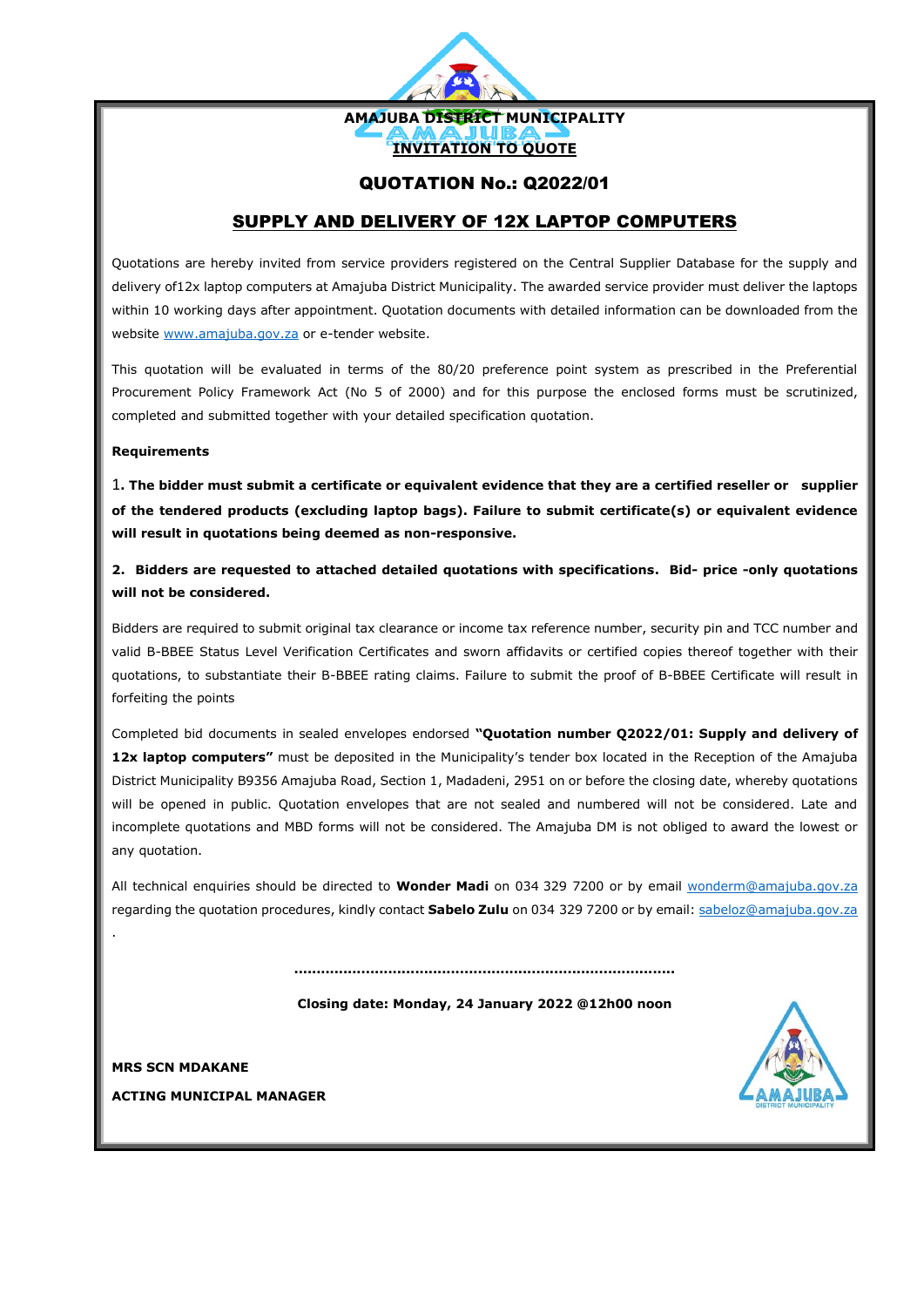## **RETURNABLE DOCUMENTS**

- All MBD documents must be completed and signed
- Central Supplier Database (CSD) registration number.
- Certified proof of BBBEE certificate/Original sworn affidavit
- Company municipal rates, electricity or water account not older than 3 Months, proof of Residential lease or rental or sworn affidavit if the business operates at a place of residence
- Supporting documents for 'Requirements'

**SPECIFICATION APPROVED BY**

**MRS SCN MDAKANE**

**ACTING MUNICIPAL MANAGER**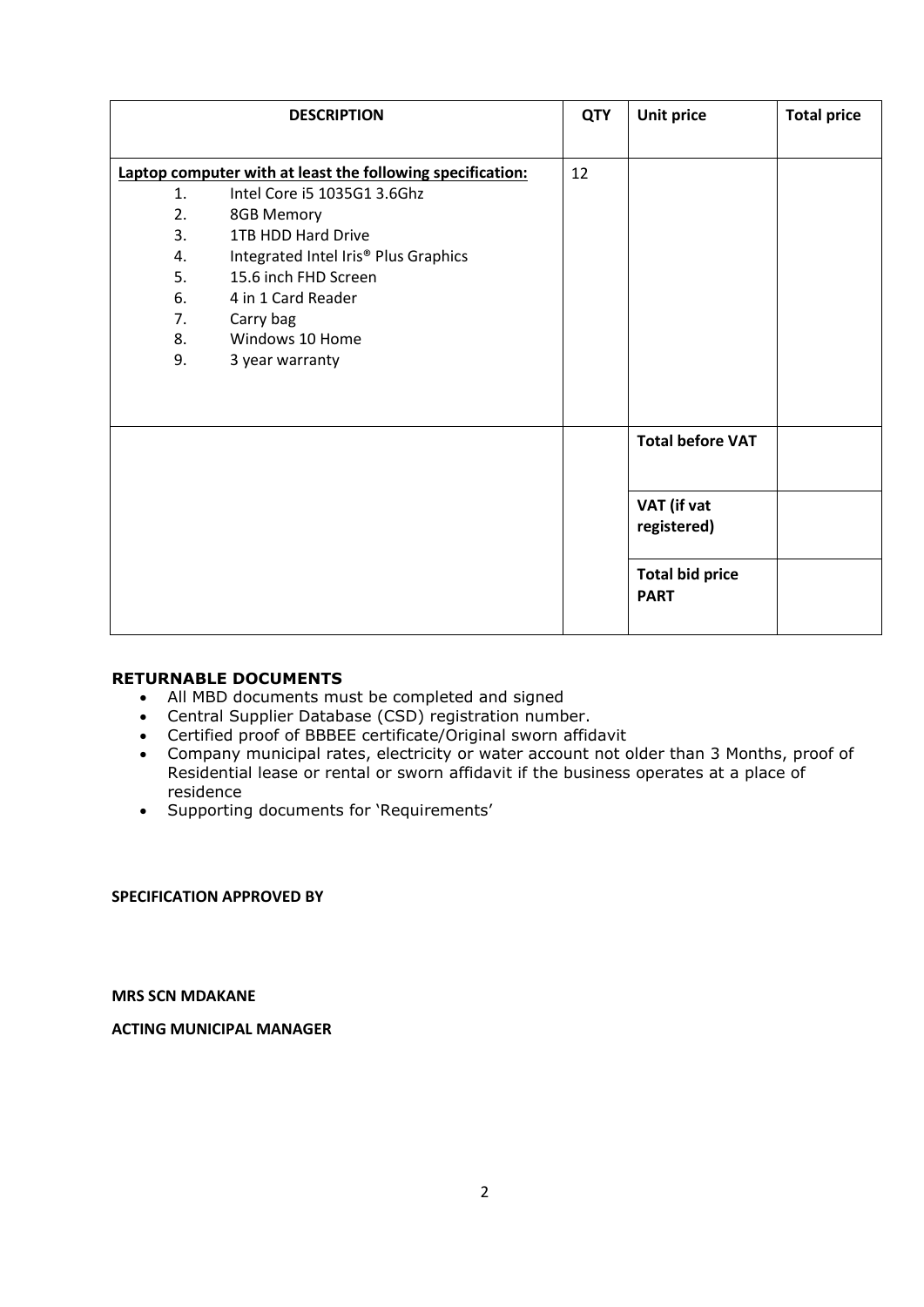

|                   | PART A |  |  |
|-------------------|--------|--|--|
| חום חד וגחודגדו/ו |        |  |  |

|                                                                                                          |                                                                                            |                                                           | <b>INVITATION TO BID</b>                        |          |                                    |                                                   |            | MBD <sub>1</sub>                                                                                                 |  |
|----------------------------------------------------------------------------------------------------------|--------------------------------------------------------------------------------------------|-----------------------------------------------------------|-------------------------------------------------|----------|------------------------------------|---------------------------------------------------|------------|------------------------------------------------------------------------------------------------------------------|--|
| YOU ARE HEREBY INVITED TO BID FOR REQUIREMENTS OF AMAJUBA DISTRICT MUNICIPALITY                          |                                                                                            |                                                           |                                                 |          |                                    |                                                   |            |                                                                                                                  |  |
| <b>BID NUMBER:</b><br>Q2022/01<br><b>CLOSING DATE:</b><br><b>24 JANUARY 2022</b><br><b>CLOSING TIME:</b> |                                                                                            |                                                           |                                                 | 12h00 AM |                                    |                                                   |            |                                                                                                                  |  |
| <b>DESCRIPTION</b>                                                                                       | SUPPLY AND DELIVERY OF 12X LAPTOP COMPUTERS                                                |                                                           |                                                 |          |                                    |                                                   |            |                                                                                                                  |  |
|                                                                                                          | THE SUCCESSFUL BIDDER WILL BE REQUIRED TO FILL IN AND SIGN A WRITTEN CONTRACT FORM (MBD7). |                                                           |                                                 |          |                                    |                                                   |            |                                                                                                                  |  |
| <b>(STREET ADDRESS</b>                                                                                   | BID RESPONSE DOCUMENTS MAY BE DEPOSITED IN THE BID BOX SITUATED AT                         |                                                           |                                                 |          |                                    |                                                   |            | RECEPTION AREA AT B9356, AMAJUBA ROAD, SECTION 1 MADADENI                                                        |  |
|                                                                                                          | <b>B9356 AMAJUBA DISTRICT MUNICIPALITY BUILDING, SECTION 1, MADADENI, 2951</b>             |                                                           |                                                 |          |                                    |                                                   |            |                                                                                                                  |  |
|                                                                                                          |                                                                                            |                                                           |                                                 |          |                                    |                                                   |            |                                                                                                                  |  |
| <b>SUPPLIER INFORMATION</b>                                                                              |                                                                                            |                                                           |                                                 |          |                                    |                                                   |            |                                                                                                                  |  |
|                                                                                                          |                                                                                            |                                                           |                                                 |          |                                    |                                                   |            |                                                                                                                  |  |
| <b>NAME OF BIDDER</b>                                                                                    |                                                                                            |                                                           |                                                 |          |                                    |                                                   |            |                                                                                                                  |  |
| <b>POSTAL ADDRESS</b>                                                                                    |                                                                                            |                                                           |                                                 |          |                                    |                                                   |            |                                                                                                                  |  |
| <b>STREET ADDRESS</b>                                                                                    |                                                                                            |                                                           |                                                 |          |                                    |                                                   |            |                                                                                                                  |  |
| <b>TELEPHONE NUMBER</b>                                                                                  |                                                                                            | <b>CODE</b>                                               |                                                 |          |                                    | <b>NUMBER</b>                                     |            |                                                                                                                  |  |
| <b>CELLPHONE NUMBER</b>                                                                                  |                                                                                            |                                                           |                                                 |          |                                    |                                                   |            |                                                                                                                  |  |
| <b>FACSIMILE NUMBER</b>                                                                                  |                                                                                            | <b>CODE</b>                                               |                                                 |          |                                    | <b>NUMBER</b>                                     |            |                                                                                                                  |  |
| <b>E-MAIL ADDRESS</b>                                                                                    |                                                                                            |                                                           |                                                 |          |                                    |                                                   |            |                                                                                                                  |  |
| <b>VAT REGISTRATION NUMBER</b>                                                                           |                                                                                            |                                                           |                                                 |          |                                    |                                                   |            |                                                                                                                  |  |
| <b>TAX COMPLIANCE STATUS</b>                                                                             |                                                                                            | <b>TCS PIN:</b>                                           |                                                 |          | <b>OR</b>                          | CSD No:                                           |            |                                                                                                                  |  |
| <b>B-BBEE STATUS LEVEL VERIFICATION</b><br><b>CERTIFICATE</b>                                            |                                                                                            | $\Box$ Yes                                                |                                                 |          |                                    | <b>B-BBEE STATUS LEVEL</b>                        | $\Box$ Yes |                                                                                                                  |  |
| <b>[TICK APPLICABLE BOX]</b>                                                                             |                                                                                            | $\Box$ No                                                 |                                                 |          |                                    | <b>SWORN AFFIDAVIT</b>                            | $\Box$ No  |                                                                                                                  |  |
|                                                                                                          |                                                                                            |                                                           |                                                 |          |                                    |                                                   |            |                                                                                                                  |  |
|                                                                                                          | <b>QUALIFY FOR PREFERENCE POINTS FOR B-BBEET</b>                                           |                                                           |                                                 |          |                                    |                                                   |            | [A B-BBEE STATUS LEVEL VERIFICATION CERTIFICATE/ SWORN AFFIDAVIT (FOR EMES & QSEs) MUST BE SUBMITTED IN ORDER TO |  |
|                                                                                                          | ARE YOU THE ACCREDITED REPRESENTATIVE IN                                                   | $\Box$ Yes                                                | $\square$ No                                    |          |                                    | ARE YOU A FOREIGN BASED<br>SUPPLIER FOR THE GOODS |            | $\square$ No<br>$\Box$ Yes                                                                                       |  |
| <b><i>INORKS OFFERED?</i></b>                                                                            | <b>SOUTH AFRICA FOR THE GOODS /SERVICES</b>                                                |                                                           | [IF YES ENCLOSE PROOF]                          |          | <b>/SERVICES/WORKS</b><br>OFFERED? |                                                   |            | [IF YES, ANSWER PART B:3]                                                                                        |  |
|                                                                                                          |                                                                                            |                                                           |                                                 |          |                                    |                                                   |            |                                                                                                                  |  |
|                                                                                                          |                                                                                            |                                                           |                                                 |          |                                    |                                                   |            |                                                                                                                  |  |
| TOTAL NUMBER OF ITEMS OFFERED                                                                            |                                                                                            |                                                           |                                                 |          |                                    | <b>TOTAL BID PRICE</b>                            |            | R                                                                                                                |  |
| <b>SIGNATURE OF BIDDER</b>                                                                               |                                                                                            |                                                           |                                                 |          | <b>DATE</b>                        |                                                   |            |                                                                                                                  |  |
|                                                                                                          |                                                                                            |                                                           |                                                 |          |                                    |                                                   |            |                                                                                                                  |  |
|                                                                                                          | <b>CAPACITY UNDER WHICH THIS BID IS SIGNED</b>                                             |                                                           |                                                 |          |                                    |                                                   |            |                                                                                                                  |  |
|                                                                                                          | <b>BIDDING PROCEDURE ENQUIRIES MAY BE DIRECTED TO:</b>                                     |                                                           |                                                 |          |                                    | TECHNICAL INFORMATION MAY BE DIRECTED TO:         |            |                                                                                                                  |  |
| DEPARTMENT                                                                                               |                                                                                            | <b>BTO</b><br><b>CONTACT PERSON</b><br><b>WONDER MADI</b> |                                                 |          |                                    |                                                   |            |                                                                                                                  |  |
| <b>CONTACT PERSON</b>                                                                                    |                                                                                            | SABELO ZULU<br><b>TELEPHONE NUMBER</b><br>034 329 7200    |                                                 |          |                                    |                                                   |            |                                                                                                                  |  |
| TELEPHONE NUMBER                                                                                         |                                                                                            | 034 329 7200                                              |                                                 |          | <b>FACSIMILE NUMBER</b>            |                                                   |            | 034 314 3785                                                                                                     |  |
| <b>FACSIMILE NUMBER</b>                                                                                  |                                                                                            | 034 314 3785                                              | wonderm@amajuba.gov.za<br><b>E-MAIL ADDRESS</b> |          |                                    |                                                   |            |                                                                                                                  |  |
| <b>E-MAIL ADDRESS</b>                                                                                    |                                                                                            | sabeloz@amajuba.gov.za                                    |                                                 |          |                                    |                                                   |            |                                                                                                                  |  |
|                                                                                                          |                                                                                            |                                                           |                                                 |          |                                    |                                                   |            |                                                                                                                  |  |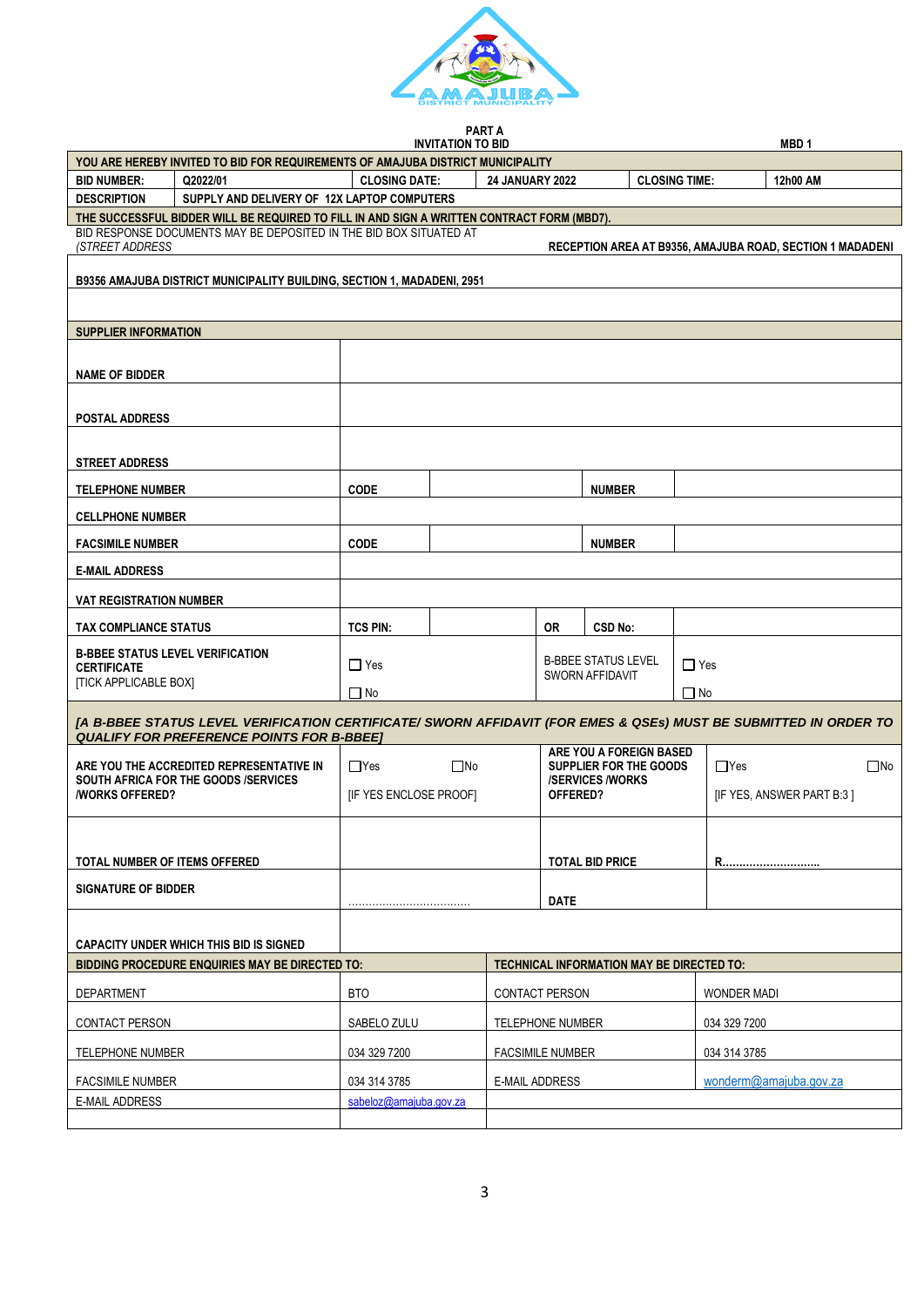# **PART B TERMS AND CONDITIONS FOR BIDDING MBD1**

| 1 <sub>1</sub> | <b>BID SUBMISSION:</b>                                                                                                                                                                                                                         |                      |
|----------------|------------------------------------------------------------------------------------------------------------------------------------------------------------------------------------------------------------------------------------------------|----------------------|
|                | 1.1. BIDS MUST BE DELIVERED BY THE STIPULATED TIME TO THE CORRECT ADDRESS. LATE BIDS WILL NOT BE<br>ACCEPTED FOR CONSIDERATION.                                                                                                                |                      |
|                | 1.2. ALL BIDS MUST BE SUBMITTED ON THE OFFICIAL FORMS PROVIDED-(NOT TO BE RE-TYPED) OR ONLINE                                                                                                                                                  |                      |
|                | 1.3. THIS BID IS SUBJECT TO THE PREFERENTIAL PROCUREMENT POLICY FRAMEWORK ACT AND THE<br>PREFERENTIAL PROCUREMENT REGULATIONS, 2017, THE GENERAL CONDITIONS OF CONTRACT (GCC) AND, IF<br>APPLICABLE, ANY OTHER SPECIAL CONDITIONS OF CONTRACT. |                      |
| 2.             | <b>TAX COMPLIANCE REQUIREMENTS</b>                                                                                                                                                                                                             |                      |
| 2.1            | BIDDERS MUST ENSURE COMPLIANCE WITH THEIR TAX OBLIGATIONS.                                                                                                                                                                                     |                      |
| 2.2            | BIDDERS ARE REQUIRED TO SUBMIT THEIR UNIQUE PERSONAL IDENTIFICATION NUMBER (PIN) ISSUED BY SARS TO ENABLE THE ORGAN<br>OF STATE TO VIEW THE TAXPAYER'S PROFILE AND TAX STATUS.                                                                 |                      |
| 2.3            | APPLICATION FOR THE TAX COMPLIANCE STATUS (TCS) CERTIFICATE OR PIN MAY ALSO BE MADE VIA E-FILING. IN ORDER TO USE THIS<br>PROVISION, TAXPAYERS WILL NEED TO REGISTER WITH SARS AS E-FILERS THROUGH THE WEBSITE WWW.SARS.GOV.ZA.                |                      |
| 2.4            | FOREIGN SUPPLIERS MUST COMPLETE THE PRE-AWARD QUESTIONNAIRE IN PART B:3.                                                                                                                                                                       |                      |
| 2.5            | BIDDERS MAY ALSO SUBMIT A PRINTED TCS CERTIFICATE TOGETHER WITH THE BID.                                                                                                                                                                       |                      |
| 2.6            | IN BIDS WHERE CONSORTIA / JOINT VENTURES / SUB-CONTRACTORS ARE INVOLVED; EACH PARTY MUST SUBMIT A SEPARATE TCS<br>CERTIFICATE / PIN / CSD NUMBER.                                                                                              |                      |
| 2.7            | WHERE NO TCS IS AVAILABLE BUT THE BIDDER IS REGISTERED ON THE CENTRAL SUPPLIER DATABASE (CSD), A CSD NUMBER MUST BE<br>PROVIDED.                                                                                                               |                      |
| 3.             | <b>QUESTIONNAIRE TO BIDDING FOREIGN SUPPLIERS</b>                                                                                                                                                                                              |                      |
|                | 3.1. IS THE ENTITY A RESIDENT OF THE REPUBLIC OF SOUTH AFRICA (RSA)?                                                                                                                                                                           | $\Box$ YES $\Box$ NO |
|                | 3.2. DOES THE ENTITY HAVE A BRANCH IN THE RSA?                                                                                                                                                                                                 | $\Box$ YES $\Box$ NO |
|                | 3.3. DOES THE ENTITY HAVE A PERMANENT ESTABLISHMENT IN THE RSA?                                                                                                                                                                                | $\Box$ YES $\Box$ NO |
|                | 3.4. DOES THE ENTITY HAVE ANY SOURCE OF INCOME IN THE RSA?                                                                                                                                                                                     | $\Box$ YES $\Box$ NO |
|                | 3.5. IS THE ENTITY LIABLE IN THE RSA FOR ANY FORM OF TAXATION?                                                                                                                                                                                 | $\Box$ YES $\Box$ NO |
|                | IF THE ANSWER IS "NO" TO ALL OF THE ABOVE, THEN IT IS NOT A REQUIREMENT TO REGISTER FOR A TAX COMPLIANCE STATUS SYSTEM PIN<br>CODE FROM THE SOUTH AFRICAN REVENUE SERVICE (SARS) AND IF NOT REGISTER AS PER 2.3 ABOVE.                         |                      |
|                | NB: FAILURE TO PROVIDE ANY OF THE ABOVE PARTICULARS MAY RENDER THE BID INVALID.<br>NO BIDS WILL BE CONSIDERED FROM PERSONS IN THE SERVICE OF THE STATE.                                                                                        |                      |
|                | <b>SIGNATURE OF BIDDER:</b>                                                                                                                                                                                                                    |                      |

**CAPACITY UNDER WHICH THIS BID IS SIGNED: ……………………………………………**

**DATE:** …………………………………………...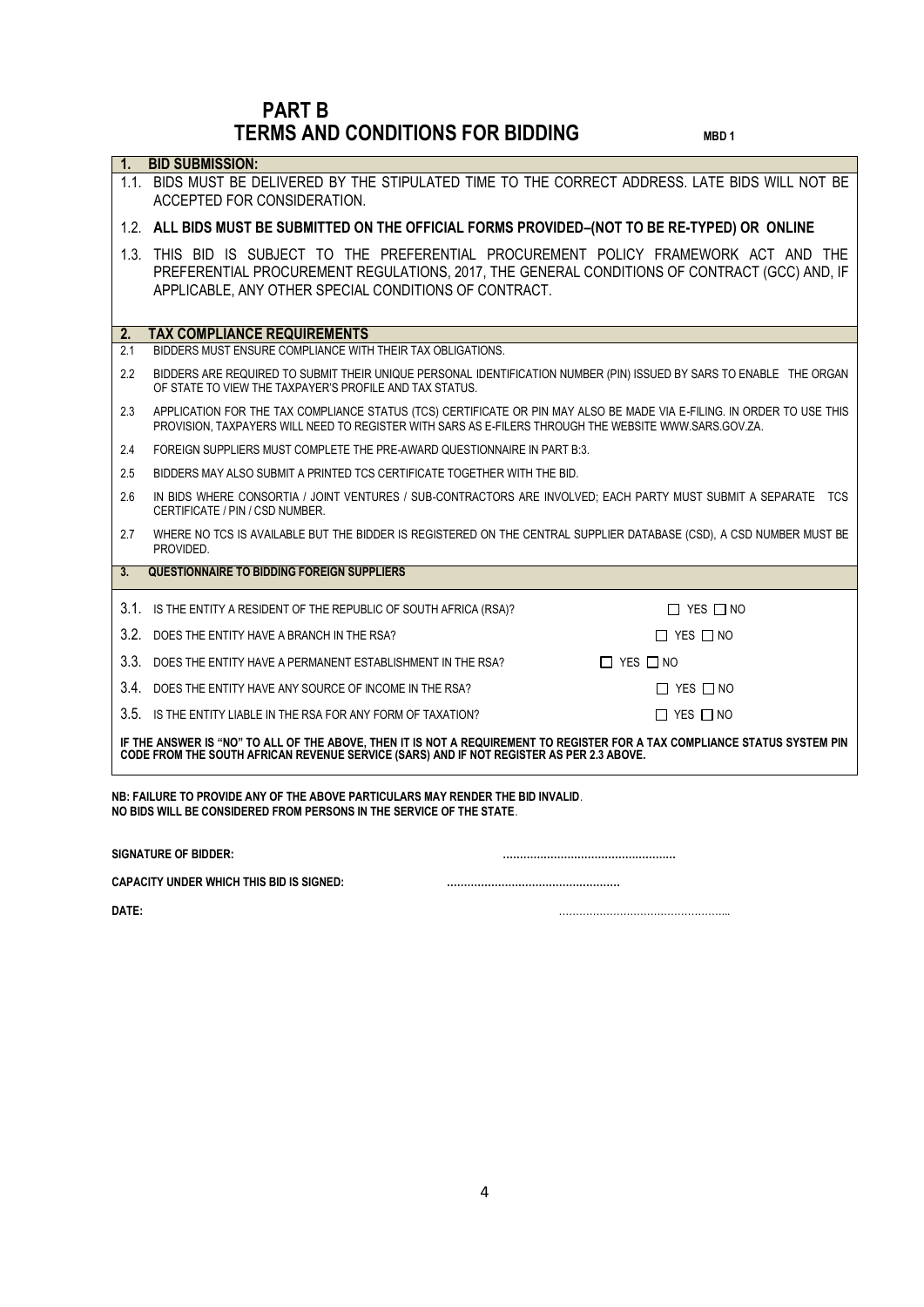#### **MBD 4- DECLARATION OF INTEREST**

- 1. No bid will be accepted from persons in the service of the state<sup>1</sup>.
- 2. Any person, having a kinship with persons in the service of the state, including a blood relationship, may make an offer or offers in terms of this invitation to bid. In view of possible allegations of favouritism, should the resulting bid, or part thereof, be awarded to persons connected with or related to persons in service of the state, it is required that the bidder or their authorised representative declare their position in relation to the evaluating/adjudicating authority.

#### **3 In order to give effect to the above, the following questionnaire must be completed and submitted with the bid.**

- 3.1 Full Name of bidder or his or her representative:……………………………………………..
- 3.2 Identity Number: ………………………………………………………………………………….
- 3.3 Position occupied in the Company (director, trustee, hareholder²):………………………..
- 3.4 Company Registration Number: ……………………………………………………………….
- 3.5 Tax Reference Number:…………………………………………………………………………
- 3.6 VAT Registration Number: ……………………………………………………………………
- 3.7 The names of all directors / trustees / shareholders members, their individual identity numbers and state employee numbers must be indicated in paragraph 4 below.
- 3.8 Are you presently in the service of the state? **YES / NO**

3.8.1 If yes, furnish particulars…………………………………………………………………………………….

 $1$ MSCM Regulations: "in the service of the state" means to be  $-$ 

- (a) a member of
	- (i) any municipal council;
	- (ii) any provincial legislature; or
	- (iii) the national Assembly or the national Council of provinces;
- (b) a member of the board of directors of any municipal entity;
- (c) an official of any municipality or municipal entity;
- (d) an employee of any national or provincial department, national or provincial public entity or constitutional institution within the meaning of the Public Finance Management Act, 1999 (Act No.1 of 1999);
- (e) a member of the accounting authority of any national or provincial public entity; or
- (f) an employee of Parliament or a provincial legislature.

² Shareholder" means a person who owns shares in the company and is actively involved in the management of the company or business and exercises control over the company.

| 3.9 | Have you been in the service of the state for the past twelve months? | YES / NO |
|-----|-----------------------------------------------------------------------|----------|
|     |                                                                       |          |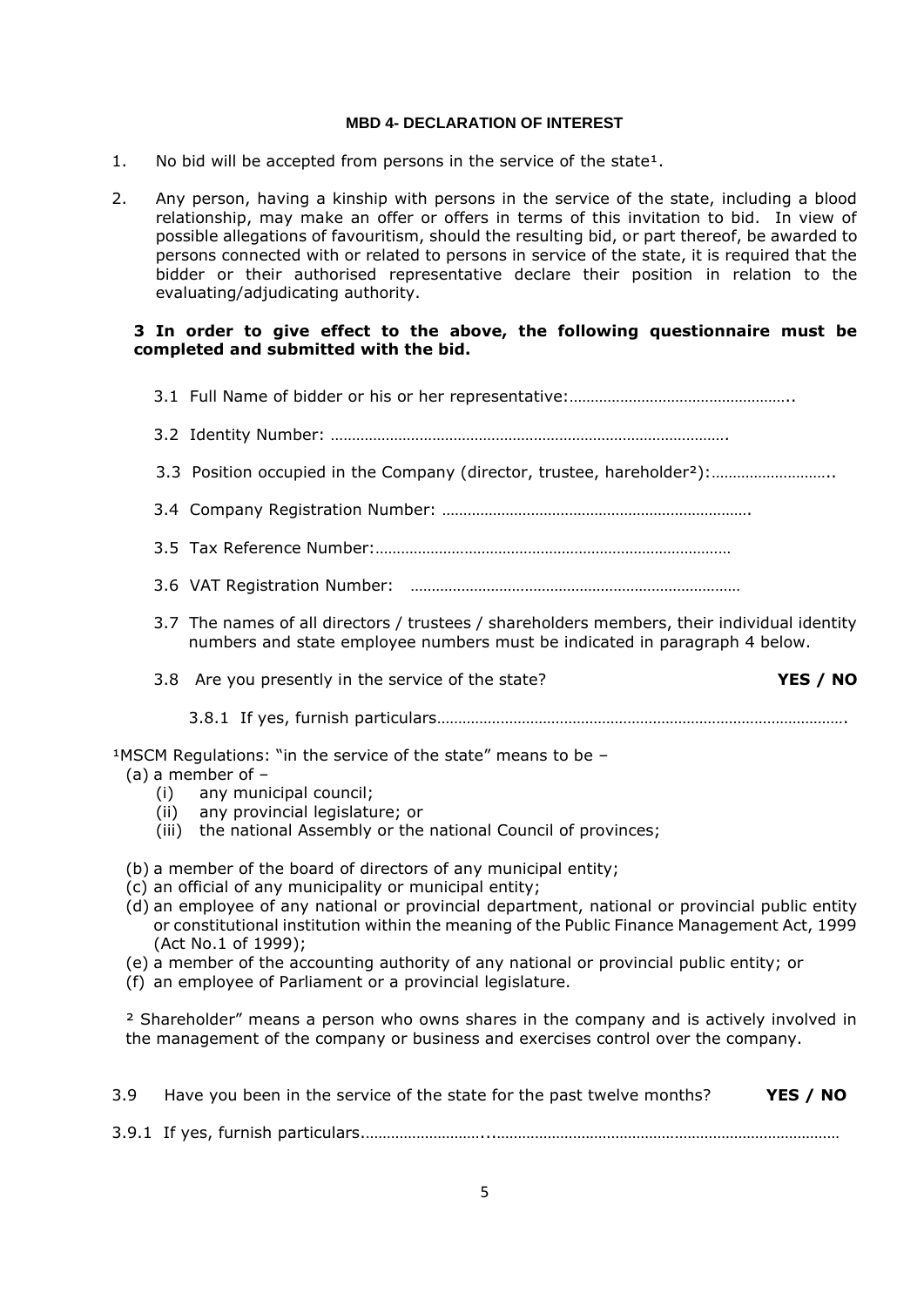3.10 Do you have any relationship (family, friend, other) with persons in the service of the state and who may be involved with the evaluation and or adjudication of this bid? **YES / NO**

3.10.1 If yes, furnish particulars. ………………………………………………………………………………

3.11 Are you, aware of any relationship (family, friend, other) between any other bidder and any persons in the service of the state who May be involved with the evaluation and or adjudication of this bid? **YES / NO**

3.11.1 If yes, furnish particulars…………………………………………………………………………………

3.12 Are any of the company's directors, trustees, managers, Principle shareholders or stakeholders in service of the state? **YES / NO** 

3.12.1 If yes, furnish particulars.………………………………………………………………

3.13 Are any spouse, child or parent of the company's directors trustees, managers, principle shareholders or stakeholders in service of the state? **YES / NO**

3.13.1 If yes, furnish particulars.

………………………………………………………………………………. 3.14 Do you or any of the directors, trustees, managers, principle shareholders, or stakeholders of this company have any interest in any other related companies or business whether or not they are bidding for this contract. **YES / NO** 

3.14.1 If yes, furnish particulars:………………………………………………………………………………………..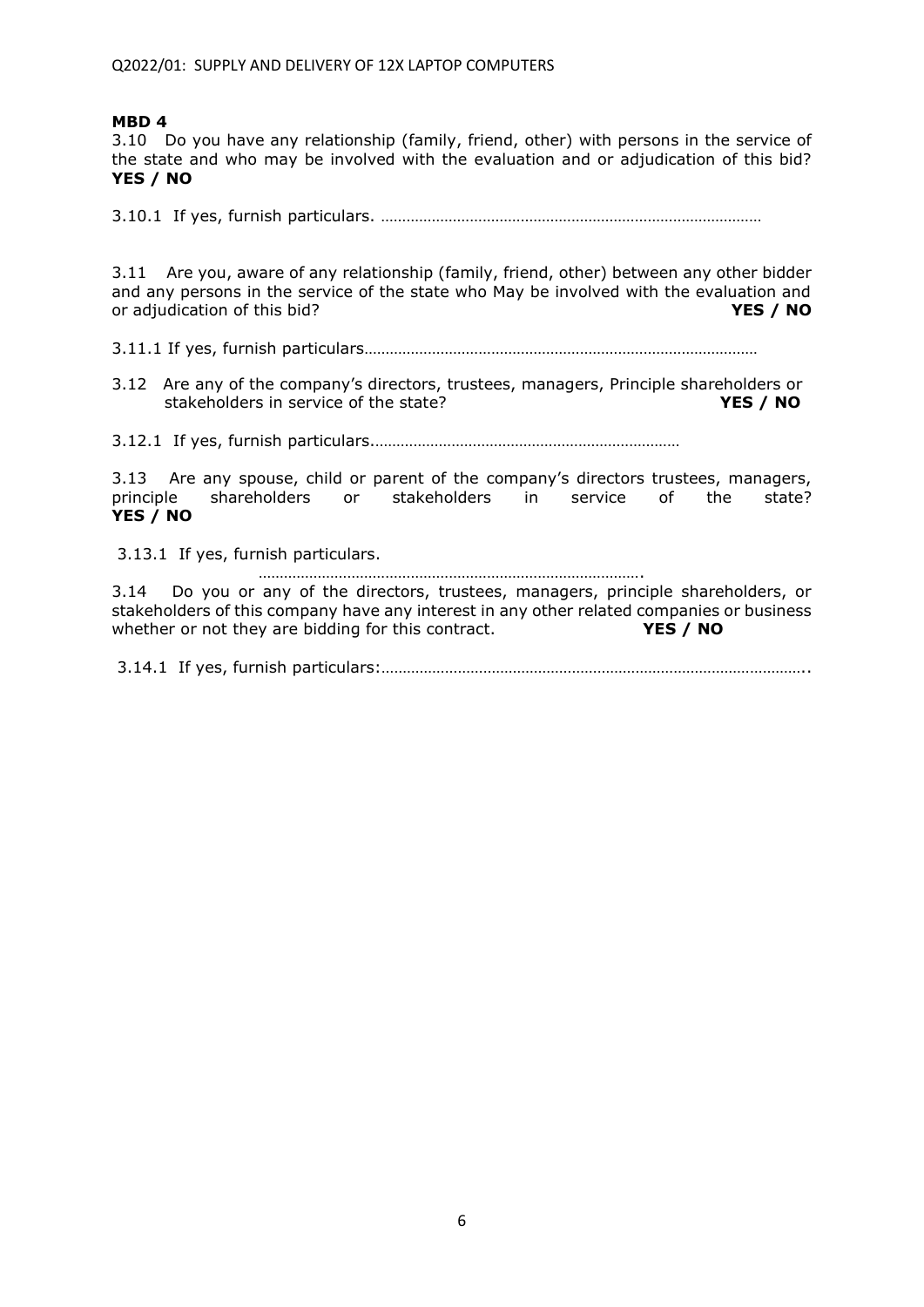**4.** Full details of directors / trustees / members / shareholders.

| <b>Full Name</b> | <b>Identity Number</b> | <b>Employee</b><br><b>State</b><br><b>Number</b> |
|------------------|------------------------|--------------------------------------------------|
|                  |                        |                                                  |
|                  |                        |                                                  |
|                  |                        |                                                  |
|                  |                        |                                                  |
|                  |                        |                                                  |
|                  |                        |                                                  |

## **DECLARATION BY BUSINESS UNDER OATH**

I/We \_\_\_\_\_\_\_\_\_\_\_\_\_\_\_\_\_\_\_\_\_\_\_\_\_\_\_\_\_\_\_\_\_\_\_\_\_\_\_\_\_\_\_\_\_\_\_\_\_\_\_\_\_\_\_

declare that the above particulars and information furnished to the Amajuba District Municipality for the purpose of bidding for the Amajuba District Municipality are true in substance and in fact and that I / We fully understand the meaning thereof.

Name Signature

| Date        |  |
|-------------|--|
| Designation |  |

Signed and sworn to before me at

On this the \_\_\_\_\_\_\_\_\_ day of \_\_\_\_\_\_\_\_\_\_\_\_\_\_\_\_\_\_\_\_\_\_\_\_\_\_\_\_\_\_\_ by the Deponent who has Acknowledged that he/she knows and understand s the contents of this document, that it is true and correct to the best of his knowledge and that he/she has no objection to taking the prescribed oath and that the prescribed oath will be binding on his / her conscience.

## **COMMISSIONER OF OATHS**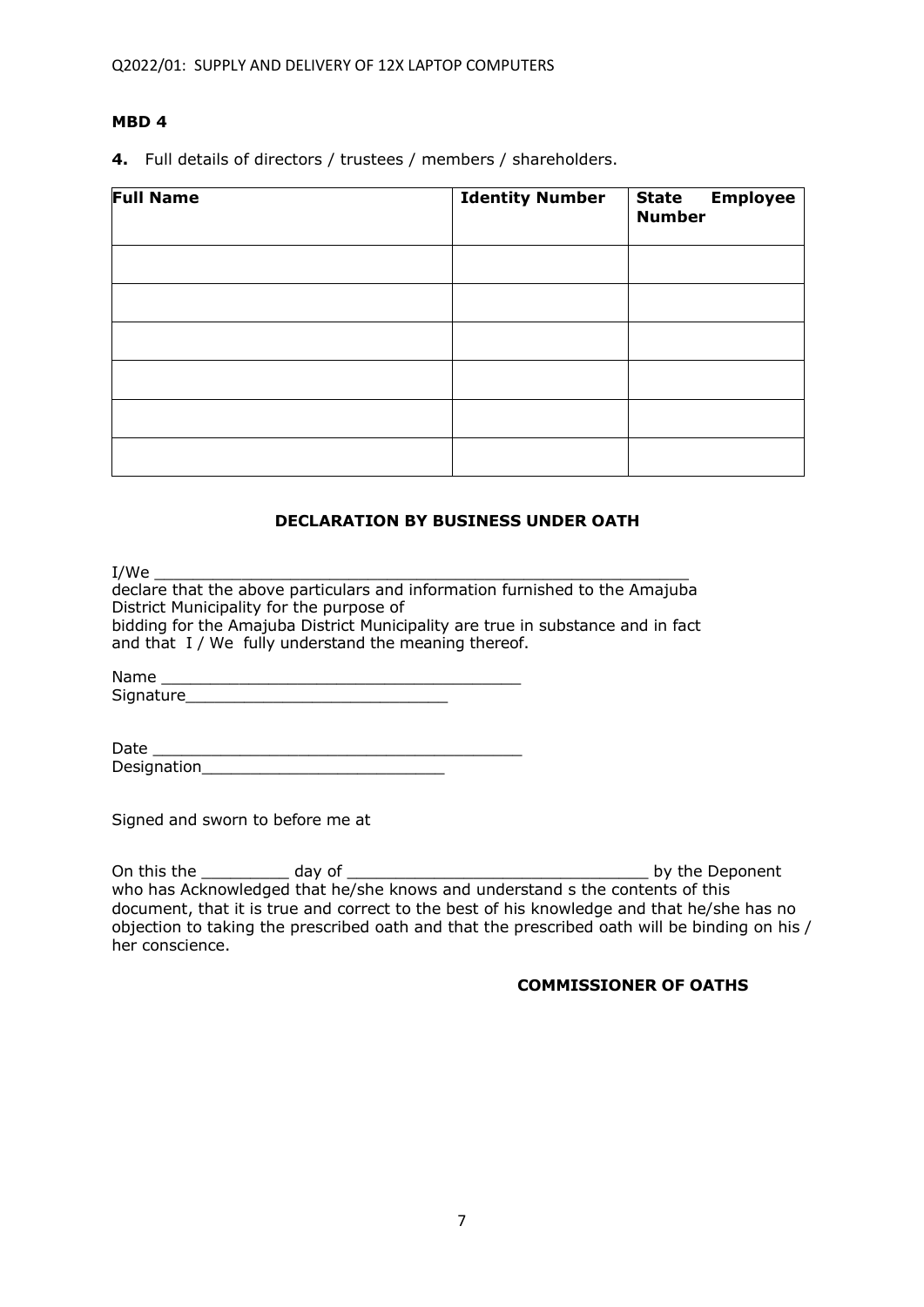**MBD 6.1**

# **PREFERENCE POINTS CLAIM FORM IN TERMS OF THE PREFERENTIAL PROCUREMENT REGULATIONS 2001**

# **PURCHASES**

This preference form must form part of all bids invited. It contains general information and serves as a claim form for preference points for Broad-Based Black Economic Empowerment (B-BBEE) Status Level of Contribution

#### **NB: BEFORE COMPLETING THIS FORM, BIDDERS MUST STUDY THE GENERAL CONDITIONS, DEFINITIONS AND DIRECTIVES APPLICABLE IN RESPECT OF B-BBEE, AS PRESCRIBED IN THE PREFERENTIAL PROCUREMENT REGULATIONS, 2011.**

#### **1. GENERAL CONDITIONS**

- 1.1 The following preference point systems are applicable to all bids:
	- the 80/20 system for requirements with a Rand value up to R50 000 000; and
- 1.2 The value of this bid is estimated not to exceed R50 000 000 and therefore the 80/20 system shall be applicable.
- 1.3 Preference points for this bid shall be awarded for:
	- (a) Price; and
	- (b) B-BBEE Status Level of Contribution
- 1.3.1 The maximum points for this bid are allocated as follows:

|         |                                                    | <b>POINTS</b> |
|---------|----------------------------------------------------|---------------|
| 1.3.1.1 | <b>PRICE</b>                                       | 80            |
|         | <b>1.3.1.2 B-BBEE STATUS LEVEL OF CONTRIBUTION</b> | 20            |
|         |                                                    |               |

**Separate Preference Points Claim Forms will be used for the promotion of the specific** 

**goals for which points have been allocated in paragraph 1.3.1.2 (b) above.**

**Total points for Price and B-BBEE must not exceed 100**

- 1.4 Failure on the part of a bidder to fill in and/or to sign this form and submit a B-BBEE Verification Certificate from a Verification Agency accredited by the South African Accreditation System (SANAS) or a Registered Auditor approved by the Independent Regulatory Board of Auditors (IRBA) or an Accounting Officer as contemplated in the Close Corporation Act (CCA) together with the bid, will be interpreted to mean that preference points for B-BBEE status level of contribution are not claimed.
- 1.5. The purchaser reserves the right to require of a bidder, either before a bid is adjudicated or at any time subsequently, to substantiate any claim in regard to preferences, in any manner required by the purchaser.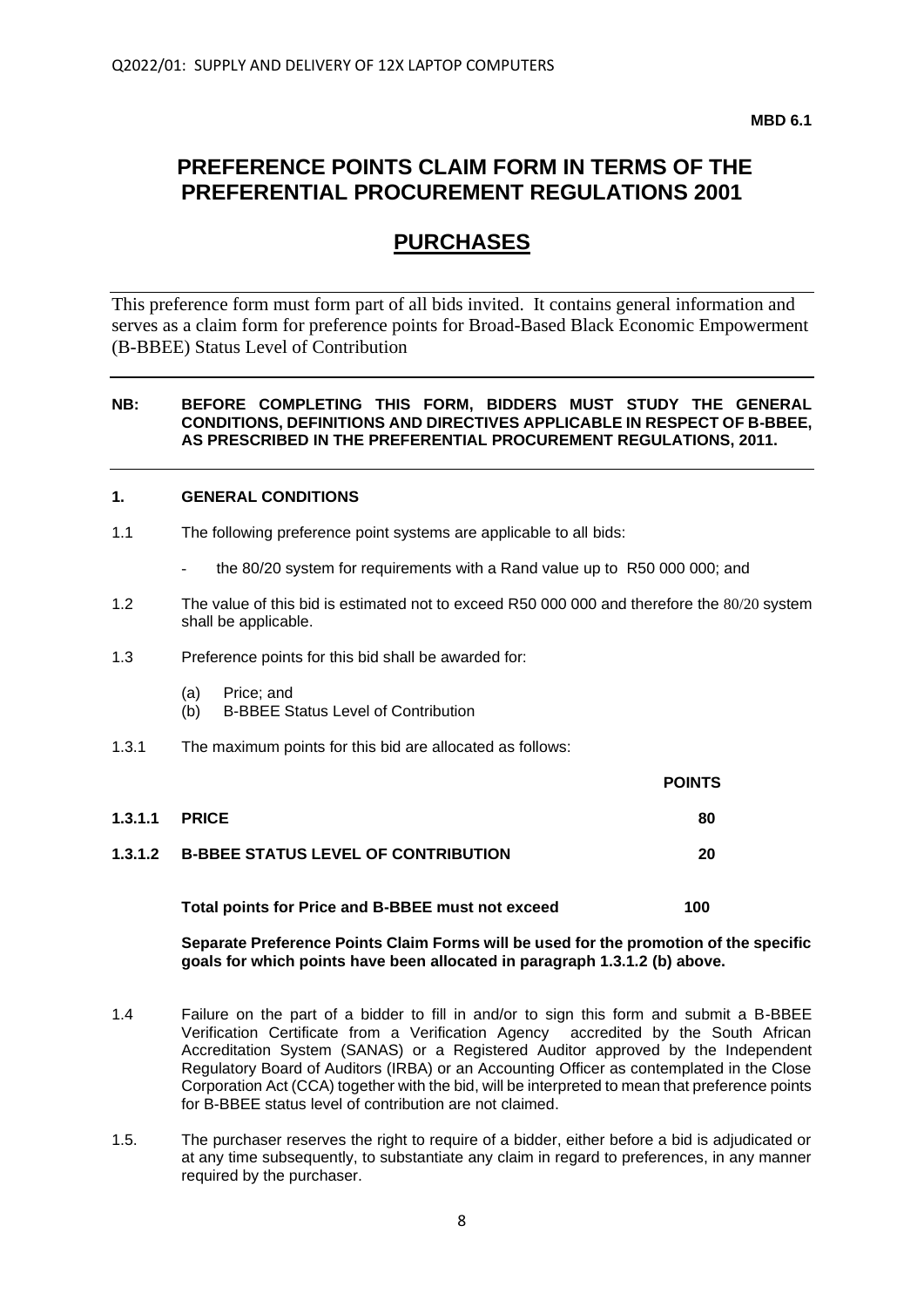#### 2. **MBD 6.1**

#### **DEFINITIONS**

2..1 **"all applicable taxes"** includes value-added tax, pay as you earn, income tax, unemployment insurance

fund contributions and skills development levies;

2.2 **"B-BBEE"** means broad-based black economic empowerment as defined in section 1 of the Broad

-Based Black Economic Empowerment Act;

2.3 "**B-BBEE status level of contributor"** means the B-BBEE status received by a measured entity based

on its overall performance using the relevant scorecard contained in the Codes of Good Practice on Black Economic Empowerment, issued in terms of section 9(1) of the Broad-Based Black Economic Empowerment Act;

- 2.4 **"bid"** means a written offer in a prescribed or stipulated form in response to an invitation by an organ of state for the provision of services, works or goods, through price quotations, advertised competitive bidding processes or proposals;
- 2.5 **"Broad-Based Black Economic Empowerment Act"** means the Broad-Based Black Economic Empowerment Act, 2003 (Act No. 53 of 2003);
- 2.6 **"comparative price"** means the price after the factors of a non-firm price and all unconditional discounts that can be utilized have been taken into consideration;
- 2.7 **"consortium or joint venture"** means an association of persons for the purpose of combining their

expertise, property, capital, efforts, skill and knowledge in an activity for the execution of a contract;

- 2.8 **"contract"** means the agreement that results from the acceptance of a bid by an organ of state;
- 2.9 **"EME"** means any enterprise with an annual total revenue of R5 million or less .
- 2.10 **"Firm price"** means the price that is only subject to adjustments in accordance with the actual increase or decrease resulting from the change, imposition, or abolition of customs or excise duty and any other duty, levy, or tax, which, in terms of the law or regulation, is binding on the contractor and demonstrably has an influence on the price of any supplies, or the rendering costs of any service, for the execution of the contract;
- 2.11 **"functionality"** means the measurement according to predetermined norms, as set out in the bid documents, of a service or commodity that is designed to be practical and useful, working or operating, taking into account, among other factors, the quality, reliability, viability and durability

service and the technical capacity and ability of a bidder;

- 2.12 **"non-firm prices"** means all prices other than "firm" prices;
- 2.13 **"person"** includes a juristic person;

of a

2.14 **"rand value"** means the total estimated value of a contract in South African currency, calculated at

the time of bid invitations, and includes all applicable taxes and excise duties;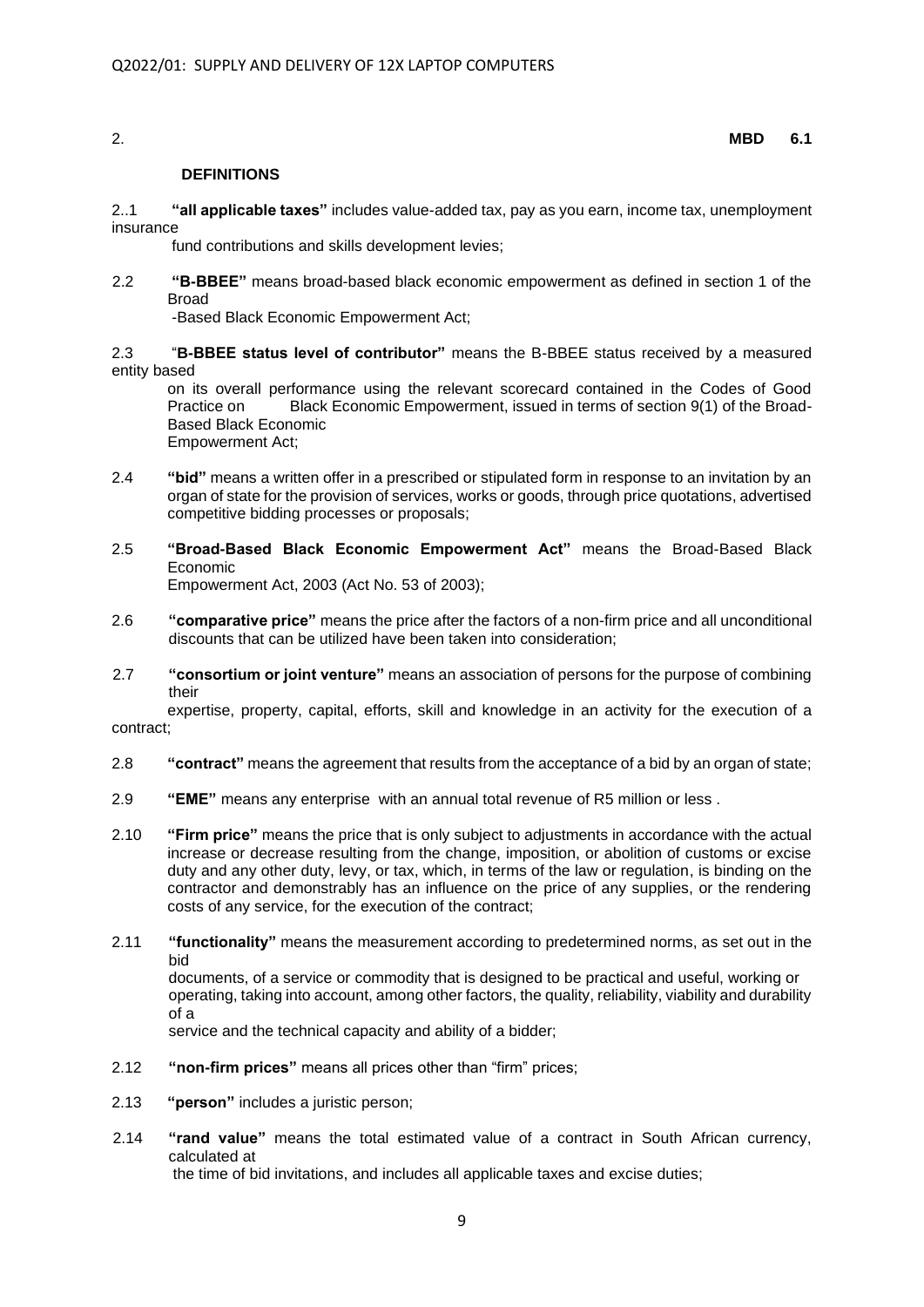#### **MBD 6.1 MBD 6.1**

- 2.15 **"sub-contract"** means the primary contractor's assigning, leasing, making out work to, or employing, another person to support such primary contractor in the execution of part of a project in terms of the contract;
- 2.16 **"total revenue"** bears the same meaning assigned to this expression in the Codes of Good Practice on Black Economic Empowerment, issued in terms of section 9(1) of the Broad-Based Black Economic Empowerment Act and promulgated in the *Government Gazette* on 9 February 2007;
- 2.17 **"trust"** means the arrangement through which the property of one person is made over or bequeathed to a trustee to administer such property for the benefit of another person; and
- 2.18 **"trustee"** means any person, including the founder of a trust, to whom property is bequeathed in order for such property to be administered for the benefit of another person.

#### **3. ADJUDICATION USING A POINT SYSTEM**

- 3.1 The bidder obtaining the highest number of total points will be awarded the contract.
- 3.2 Preference points shall be calculated after prices have been brought to a comparative basis taking into account all factors of non-firm prices and all unconditional discounts;.
- 3.3 Points scored must be rounded off to the nearest 2 decimal places.
- 3.4 In the event that two or more bids have scored equal total points, the successful bid must be the one scoring the highest number of preference points for B-BBEE.
- 3.5 However, when functionality is part of the evaluation process and two or more bids have scored equal points including equal preference points for B-BBEE, the successful bid must be the one scoring the highest score for functionality.
- 3.6 Should two or more bids be equal in all respects, the award shall be decided by the drawing of lots.

#### **4. POINTS AWARDED FOR PRICE**

#### **4.1 THE 80/20 PREFERENCE POINT SYSTEMS**

A maximum of 80 points is allocated for price on the following basis:

**80/20**

$$
Ps = 80 \left( 1 - \frac{Pt - P \min}{P \min} \right)
$$

**Where** 

- Ps = Points scored for comparative price of bid under consideration
- $Pt =$  Comparative price of bid under consideration
- Pmin = Comparative price of lowest acceptable bid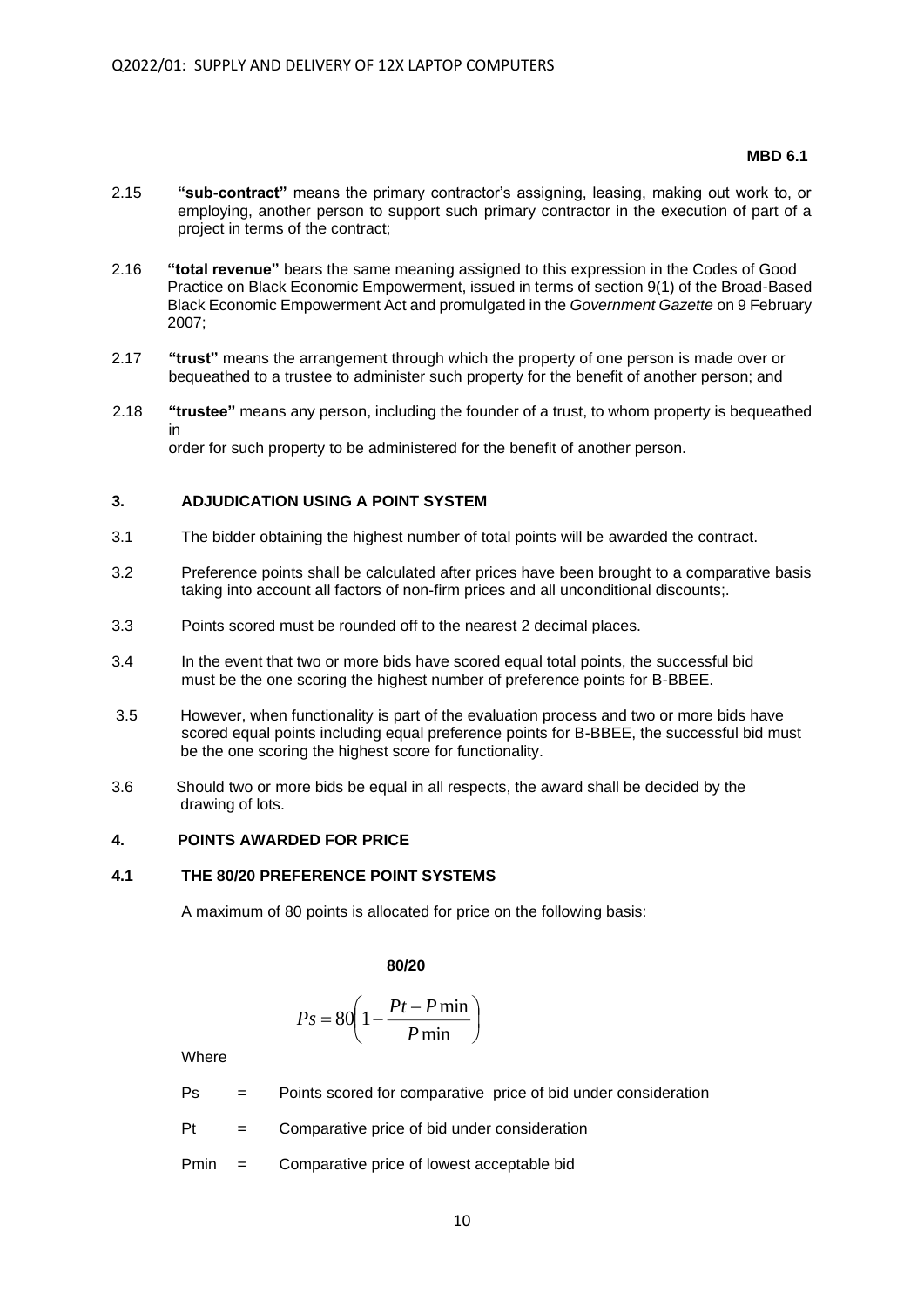### **5. Points awarded for B-BBEE Status Level of Contribution**

5.1 In terms of Regulation 5 (2) and 6 (2) of the Preferential Procurement Regulations, preference points must be awarded to a bidder for attaining the B-BBEE status level of contribution in accordance with the table below:

| <b>B-BBEE Status Level of</b><br><b>Contributor</b> | <b>Number of points</b><br>(80/20 system) |
|-----------------------------------------------------|-------------------------------------------|
| 1                                                   | 20                                        |
| $\overline{2}$                                      | 18                                        |
| 3                                                   | 14                                        |
| 4                                                   | 12                                        |
| 5                                                   | 8                                         |
| 6                                                   | 6                                         |
| 7                                                   | 4                                         |
| 8                                                   | $\overline{2}$                            |
| Non-compliant contributor                           | O                                         |

- 5.2 Bidders who qualify as EMEs in terms of the B-BBEE Act must submit a certificate issued by an Accounting Officer as contemplated in the CCA or a Verification Agency accredited by SANAS or a Registered Auditor. Registered auditors do not need to meet the prerequisite for IRBA's approval for the purpose of conducting verification and issuing EMEs with B-BBEE Status Level Certificates.
- 5.3 Bidders other than EMEs must submit their original and valid B-BBEE status level verification certificate or a certified copy thereof, substantiating their B-BBEE rating issued by a Registered Auditor approved by IRBA or a Verification Agency accredited by SANAS.
- 5.4 A trust, consortium or joint venture, will qualify for points for their B-BBEE status level as a legal entity, provided that the entity submits their B-BBEE status level certificate.
- 5.5 A trust, consortium or joint venture will qualify for points for their B-BBEE status level as an unincorporated entity, provided that the entity submits their consolidated B-BBEE scorecard as if they were a group structure and that such a consolidated B-BBEE scorecard is prepared for every separate bid.
- 5.6 Tertiary institutions and public entities will be required to submit their B-BBEE status level certificates in terms of the specialized scorecard contained in the B-BBEE Codes of Good Practice.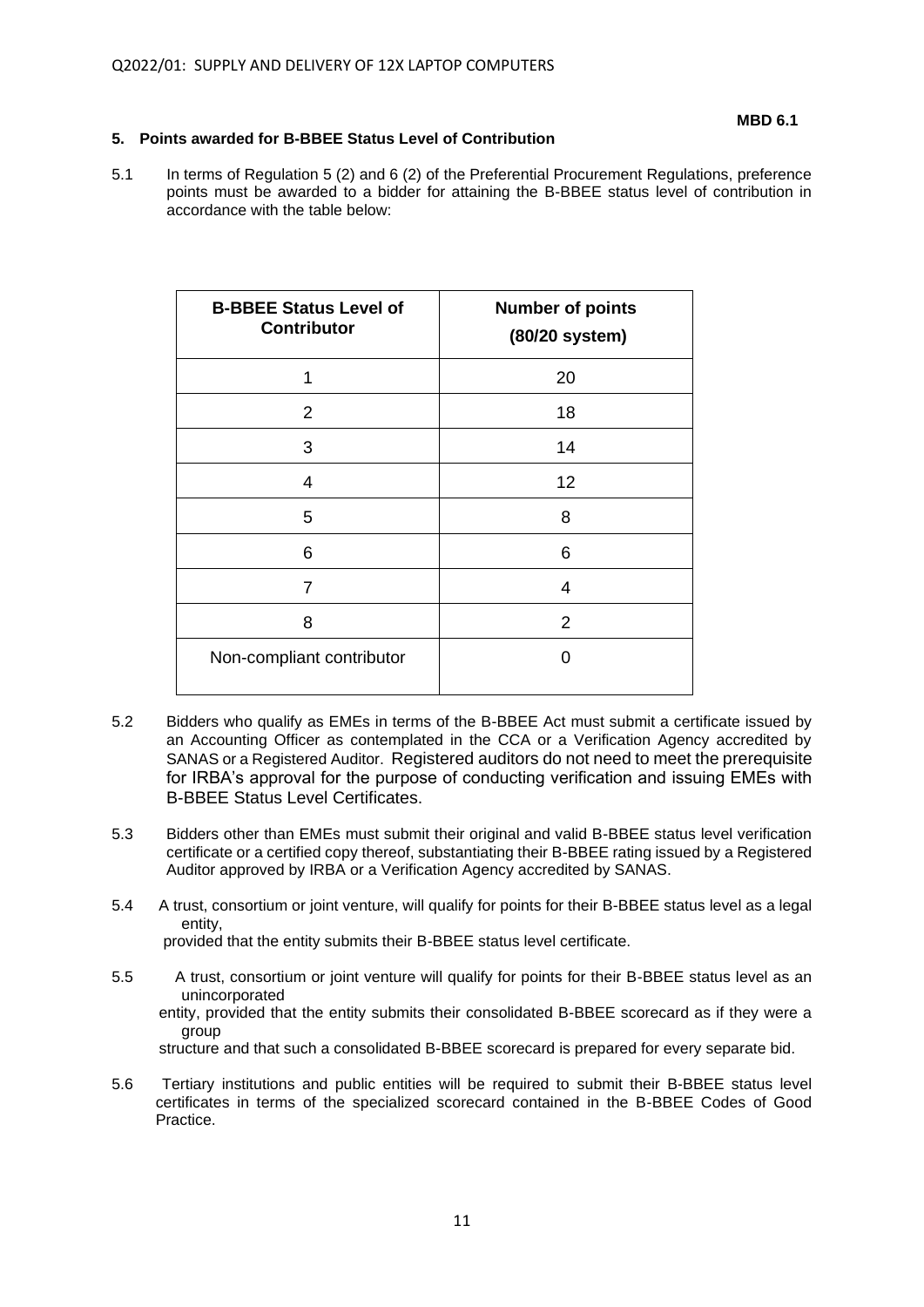**MBD 6.1 MBD 6.1** 

5.7 A person will not be awarded points for B-BBEE status level if it is indicated in the bid documents that

 such a bidder intends sub-contracting more than 25% of the value of the contract to any other enterprise

 that does not qualify for at least the points that such a bidder qualifies for, unless the intended sub-

contractor is an EME that has the capability and ability to execute the sub-contract.

5.8 A person awarded a contract may not sub-contract more than 25% of the value of the contract to any other

 enterprise that does not have an equal or higher B-BBEE status level than the person concerned, unless the

 contract is sub-contracted to an EME that has the capability and ability to execute the sub-contract.

## **6. BID DECLARATION**

6.1 Bidders who claim points in respect of B-BBEE Status Level of Contribution must complete the following:

## **7. B-BBEE STATUS LEVEL OF CONTRIBUTION CLAIMED IN TERMS OF PARAGRAPHS 1.3.1.2 AND 5.1**

7.1 B-BBEE Status Level of Contribution: …………. = ……………(maximum of 20 points)

(Points claimed in respect of paragraph 7.1 must be in accordance with the table reflected in paragraph 5.1 and must be substantiated by means of a B-BBEE certificate issued by a Verification Agency accredited by SANAS or a Registered Auditor approved by IRBA or an Accounting Officer as contemplated in the CCA).

# **8 SUB-CONTRACTING**

- 8.1 Will any portion of the contract be sub-contracted? YES / NO (delete which is not applicable)
- 8.1.1 If yes, indicate:
	- (i) what percentage of the contract will be subcontracted?

............……………….…% (ii) the name of the sub-contractor? …………………………………………………………..

(iii) the B-BBEE status level of the sub-contractor?

………………

(iv) whether the sub-contractor is an EME?  $YES / NO$  (delete which is not applicable)

# **9 DECLARATION WITH REGARD TO COMPANY/FIRM**

9.1 Name of company/firm .............................................................................................. :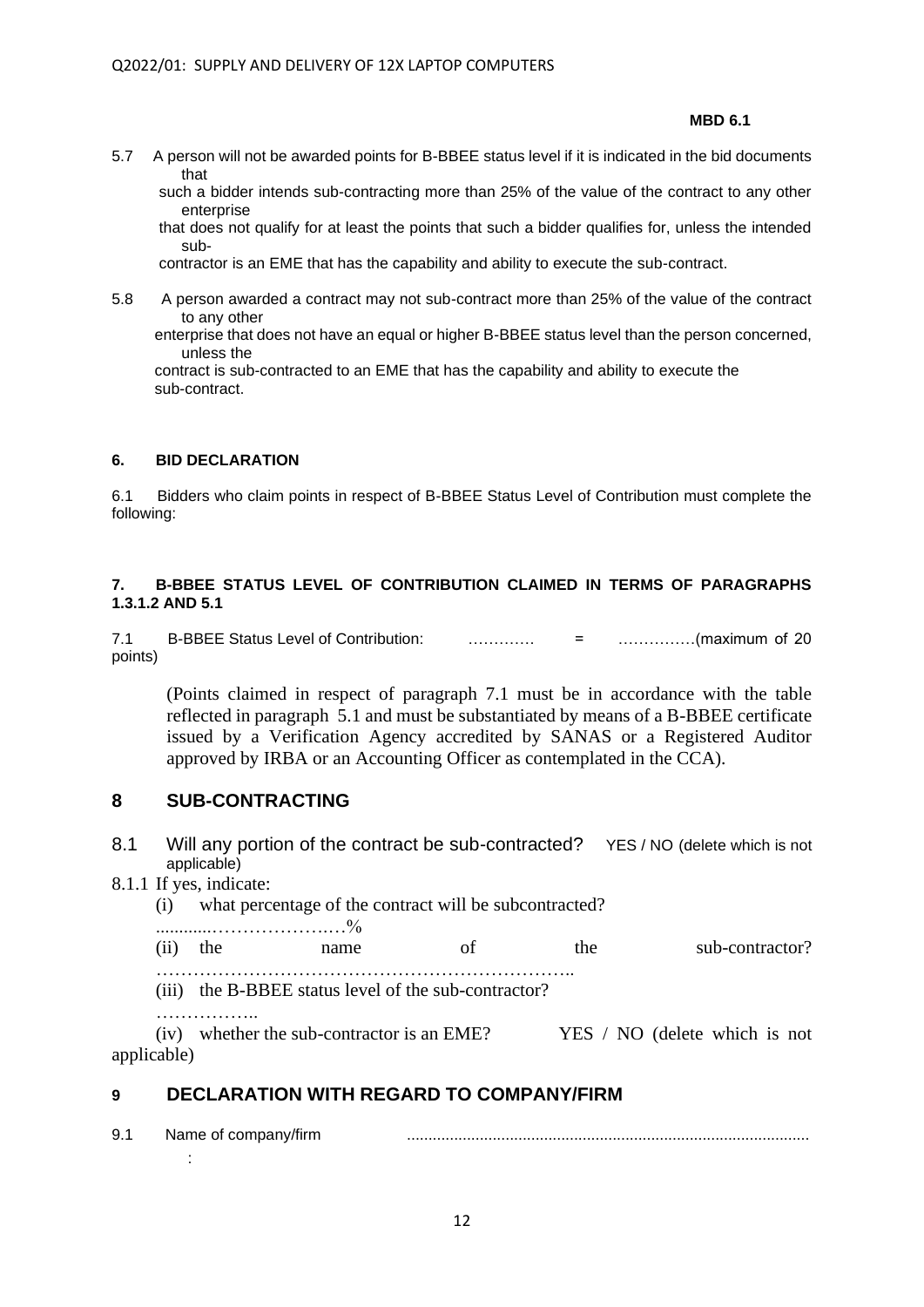| 9.2    | <b>MBD 6.1</b><br>VAT registration number |
|--------|-------------------------------------------|
|        |                                           |
| 9.3    | Company registration number               |
|        |                                           |
| 9.4    | <b>TYPE OF COMPANY/ FIRM</b>              |
| $\Box$ | Partnership/Joint Venture / Consortium    |
| $\Box$ | One person business/sole propriety        |
| □      | Close corporation                         |
| $\Box$ | Company                                   |
| $\Box$ | (Pty) Limited                             |
|        | [TICK APPLICABLE BOX]                     |
| 9.5    | DESCRIBE PRINCIPAL BUSINESS ACTIVITIES    |
|        |                                           |
|        |                                           |
|        |                                           |
|        |                                           |
|        |                                           |
|        |                                           |
| 9.6    | <b>COMPANY CLASSIFICATION</b>             |

- Manufacturer
- □ Supplier
- D Professional service provider
- □ Other service providers, e.g. transporter, etc. [TICK APPLICABLE BOX]
- 9.7 Total number of years the company/firm has been in business? ……………………………………
- 9.8 I/we, the undersigned, who is / are duly authorised to do so on behalf of the company/firm, certify that the points claimed, based on the B-BBE status level of contribution indicated in paragraph 7 of the foregoing certificate, qualifies the company/ firm for the preference(s) shown and I / we acknowledge that:
	- (i) The information furnished is true and correct;
	- (ii) The preference points claimed are in accordance with the General Conditions as indicated in paragraph 1 of this form.
	- (iii) In the event of a contract being awarded as a result of points claimed as shown in paragraph 7, the contractor may be required to furnish documentary proof to the satisfaction of the purchaser that the claims are correct;
	- (iv) If the B-BBEE status level of contribution has been claimed or obtained on a fraudulent basis or any of the conditions of contract have not been fulfilled, the purchaser may, in addition to any other remedy it may have –
		- (a) disqualify the person from the bidding process: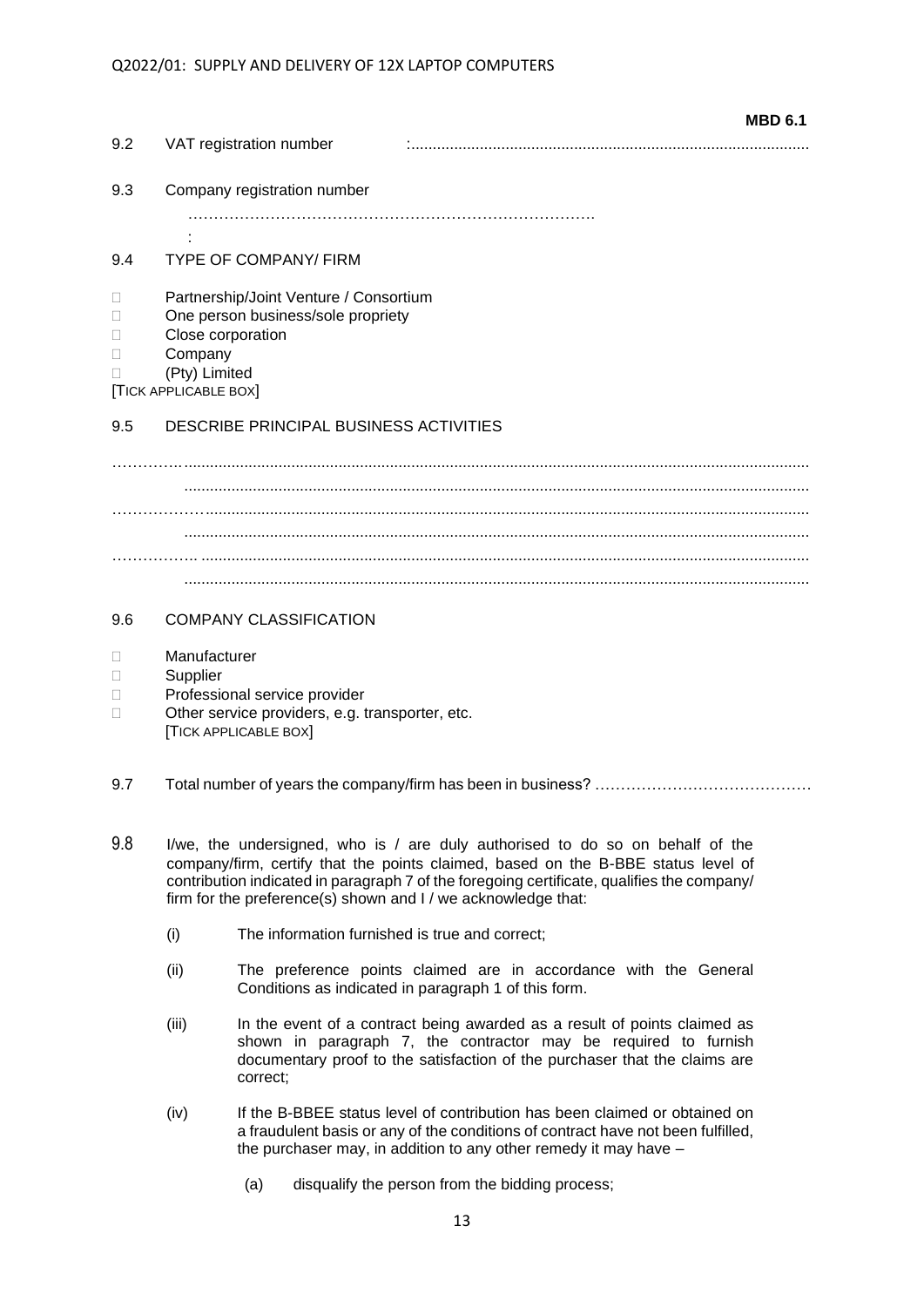#### **MBD 6.1**

- (b) recover costs, losses or damages it has incurred or suffered as a result of that person's conduct;
- (c) cancel the contract and claim any damages which it has suffered as a result of having to make less favourable arrangements due to such cancellation;
- (d) restrict the bidder or contractor, its shareholders and directors, or only the shareholders and directors who acted on a fraudulent basis, from obtaining business from any organ of state for a period not exceeding 10 years, after the audi alteram partem (hear the other side) rule has been applied; and
- (e) forward the matter for criminal prosecution

### **WITNESSES:**

1. ……………………………………… …………………………………..

SIGNATURE(S)OF BIDDER(s)

2. ………………………………………

DATE:…………………………………

ADDRESS:……………………………

……………………………………………

……………………………………….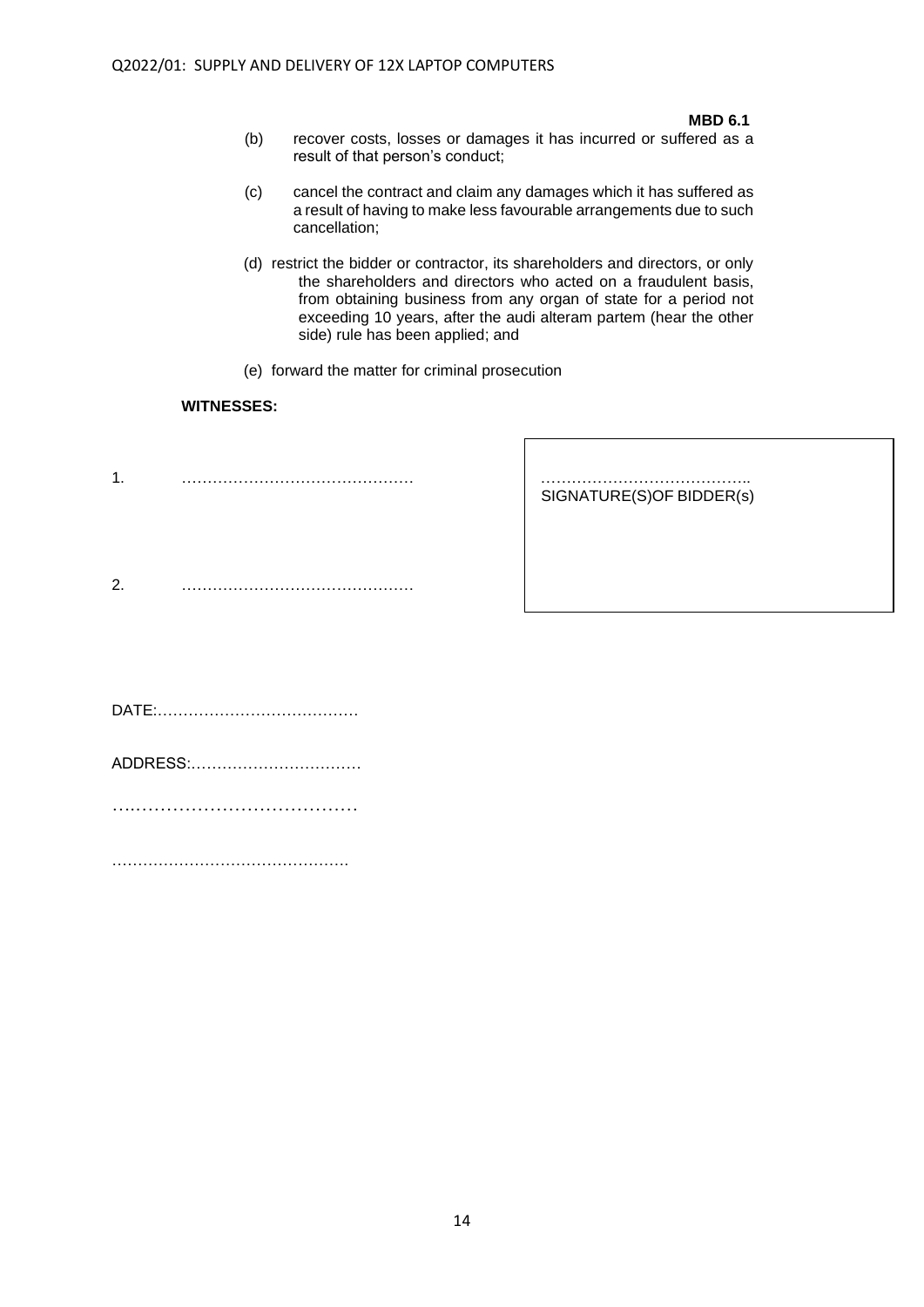

# **DECLARATION OF BIDDER'S PAST SUPPLY CHAIN MANAGEMENT PRACTICES**

- 1 This Municipal Bidding Document must form part of all bids invited.
- 2 It serves as a declaration to be used by municipalities and municipal entities in ensuring that when goods and services are being procured, all reasonable steps are taken to combat the abuse of the supply chain management system.
- 3 The bid of any bidder may be rejected if that bidder, or any of its directors have:
	- a. abused the municipality's / municipal entity's supply chain management system or committed any improper conduct in relation to such system;
	- b. been convicted for fraud or corruption during the past five years;
	- c. willfully neglected, reneged on or failed to comply with any government, municipal or other public sector contract during the past five years; or
	- d. been listed in the Register for Tender Defaulters in terms of section 29 of the Prevention and Combating of Corrupt Activities Act (No 12 of 2004).
- **4 In order to give effect to the above, the following questionnaire must be completed and submitted with the bid.**

| <b>Item</b> | Question                                                                                                                                                                           | Yes | No |
|-------------|------------------------------------------------------------------------------------------------------------------------------------------------------------------------------------|-----|----|
| 4.1         | Is the bidder or any of its directors listed on the National                                                                                                                       | Yes | No |
|             | Treasury's database as a company or person prohibited from                                                                                                                         |     |    |
|             | doing business with the public sector?                                                                                                                                             |     |    |
|             | (Companies or persons who are listed on this database were<br>informed in writing of this restriction by the National Treasury after<br>the audi alteram partem rule was applied). |     |    |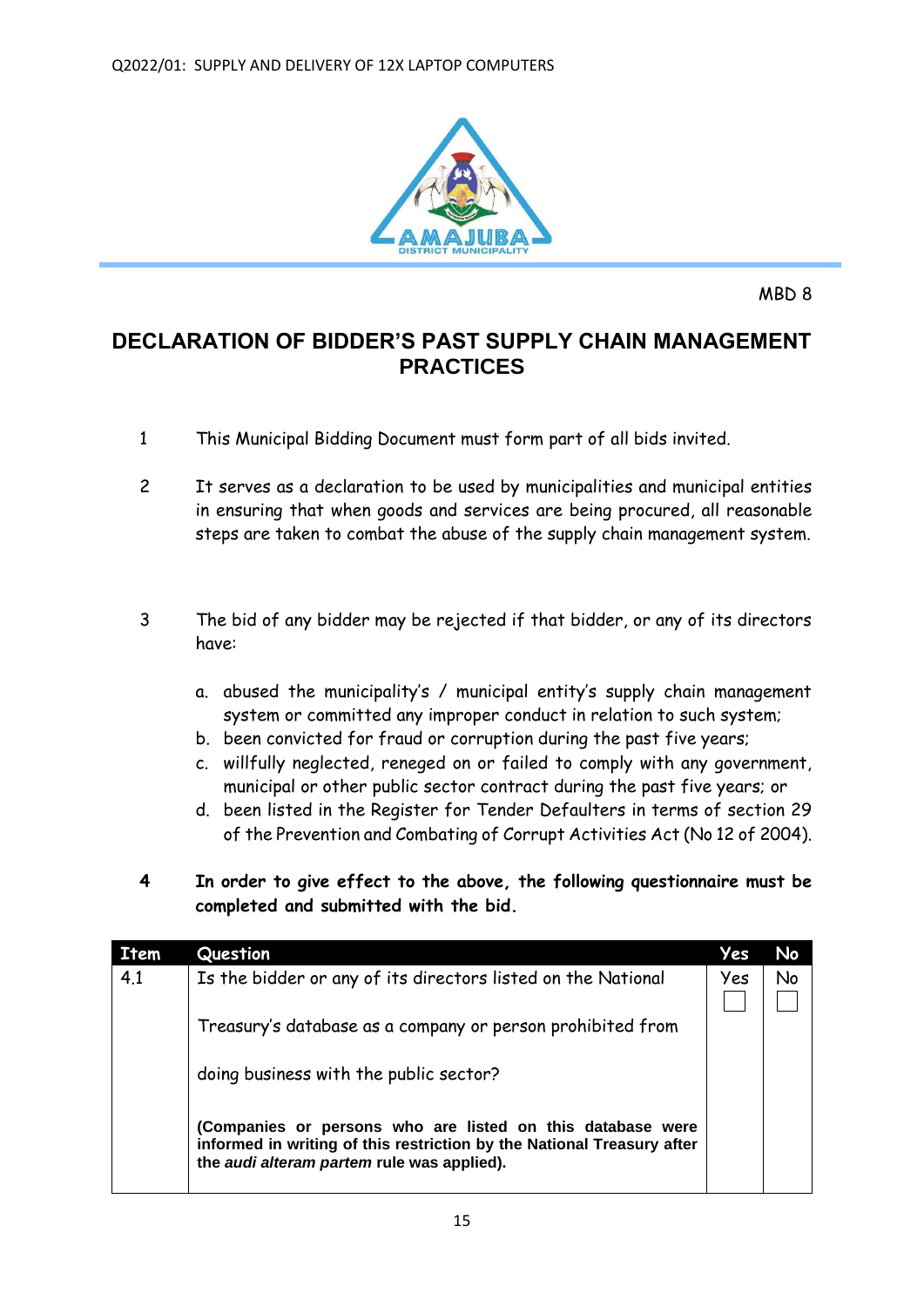# Q2022/01: SUPPLY AND DELIVERY OF 12X LAPTOP COMPUTERS

| MBD <sub>8</sub> |                                                                                                                                                                                                                                                                                                                                                                                                                                                   |     |    |
|------------------|---------------------------------------------------------------------------------------------------------------------------------------------------------------------------------------------------------------------------------------------------------------------------------------------------------------------------------------------------------------------------------------------------------------------------------------------------|-----|----|
| 4.1.1            | If so, furnish particulars:                                                                                                                                                                                                                                                                                                                                                                                                                       |     |    |
| 4.2              | Is the bidder or any of its directors listed on the Register for Tender<br>Defaulters in terms of section 29 of the Prevention and Combating of<br>Corrupt Activities Act (No 12 of 2004)?<br>(To access this Register enter the National Treasury's website,<br>www.treasury.gov.za, click on the icon "Register for Tender<br>Defaulters" or submit your written request for a hard copy of the<br>Register to facsimile number (012) 3265445). | Yes | No |
| 4.2.1            | If so, furnish particulars:                                                                                                                                                                                                                                                                                                                                                                                                                       |     |    |
| 4.3              | Was the bidder or any of its directors convicted by a court of law<br>(including a court of law outside the Republic of South Africa) for<br>fraud or corruption during the past five years?                                                                                                                                                                                                                                                      | Yes | No |
| 4.3.1            | If so, furnish particulars:                                                                                                                                                                                                                                                                                                                                                                                                                       |     |    |
| <b>Item</b>      | Question                                                                                                                                                                                                                                                                                                                                                                                                                                          | Yes | No |
| 4.4              | Does the bidder or any of its directors owe any municipal rates and<br>taxes or municipal charges to the municipality / municipal entity, or to<br>any other municipality / municipal entity, that is in arrears for more than<br>three months?                                                                                                                                                                                                   | Yes | No |
| 4.4.1            | If so, furnish particulars:                                                                                                                                                                                                                                                                                                                                                                                                                       |     |    |
| 4.5              | Was any contract between the bidder and the municipality /<br>municipal entity or any other organ of state terminated during the<br>past five years on account of failure to perform on or comply with<br>the contract?                                                                                                                                                                                                                           | Yes | No |
| 4.7.1            | If so, furnish particulars:                                                                                                                                                                                                                                                                                                                                                                                                                       |     |    |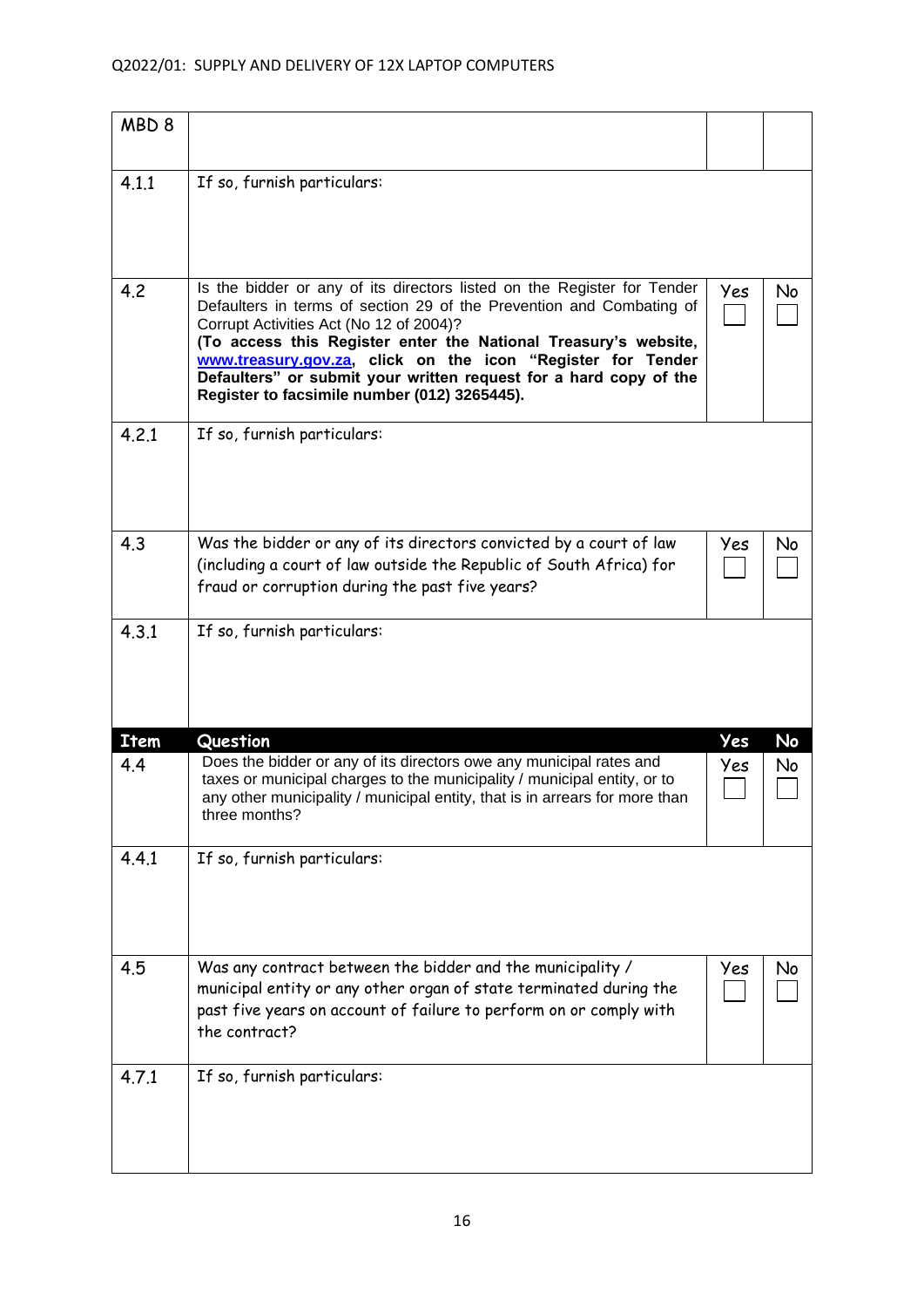# **CERTIFICATION**

# **I, THE UNDERSIGNED (FULL NAME) …………..……………………………..…… CERTIFY THAT THE INFORMATION FURNISHED ON THIS DECLARATION FORM TRUE AND CORRECT.**

# **I ACCEPT THAT, IN ADDITION TO CANCELLATION OF A CONTRACT, ACTION MAY BE TAKEN AGAINST ME SHOULD THIS DECLARATION PROVE TO BE FALSE.**

| <b>Signature</b> | Date |
|------------------|------|

**………………………………………... …………………………..**

**………………………………………. ………………………….. Position Name of Bidder**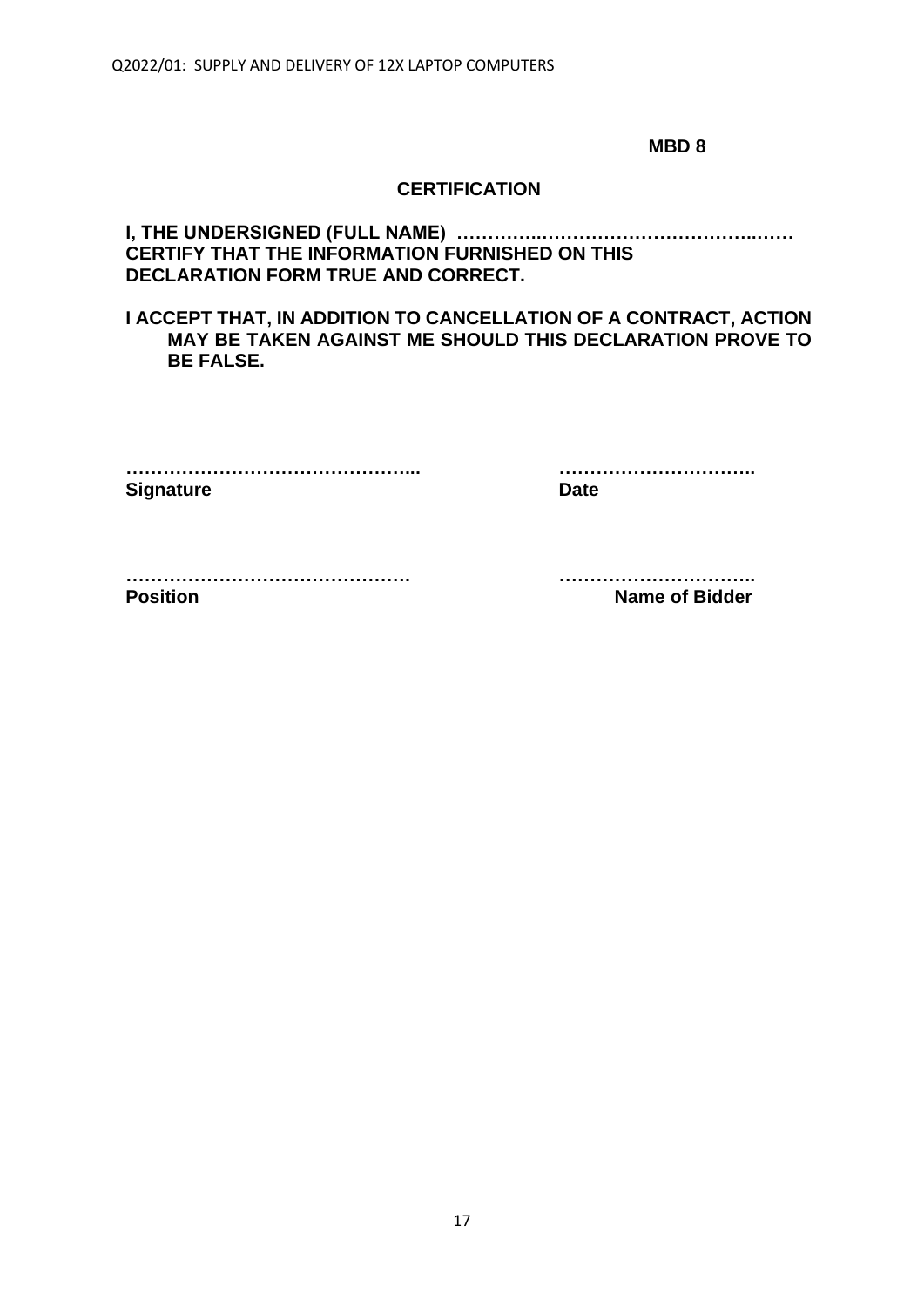

# **CERTIFICATE OF INDEPENDENT BID DETERMINATION**

- 1 This Municipal Bidding Document (MBD) must form part of all bids<sup>1</sup> invited.
- 2 Section 4 (1) (b) (iii) of the Competition Act No. 89 of 1998, as amended, prohibits an agreement between, or concerted practice by, firms, or a decision by an association of firms, if it is between parties in a horizontal relationship and if it involves collusive bidding (or bid rigging).² Collusive bidding is a *pe se* prohibition meaning that it cannot be justified under any grounds.
- 3 Municipal Supply Regulation 38 (1) prescribes that a supply chain management policy must provide measures for the combating of abuse of the supply chain management system, and must enable the accounting officer, among others, to:
- a. take all reasonable steps to prevent such abuse;
- b. reject the bid of any bidder if that bidder or any of its directors has abused the supply chain management system of the municipality or municipal entity or has committed any improper conduct in relation to such system; and
- c. cancel a contract awarded to a person if the person committed any corrupt or fraudulent act during the bidding process or the execution of the contract.
- 4 This MBD serves as a certificate of declaration that would be used by institutions to ensure that, when bids are considered, reasonable steps are taken to prevent any form of bid-rigging.
- 5 In order to give effect to the above, the attached Certificate of Bid Determination (MBD9) must be completed and submitted with the bid:

**¹ Includes price quotations, advertised competitive bids, limited bids and proposals.**

**² Bid rigging (or collusive bidding) occurs when businesses, that would otherwise be expected to compete, secretly conspire to raise prices or lower the quality of goods and / or services for purchasers who wish to acquire goods and / or services through a bidding process. Bid rigging is, therefore, an agreement between competitors not to compete.**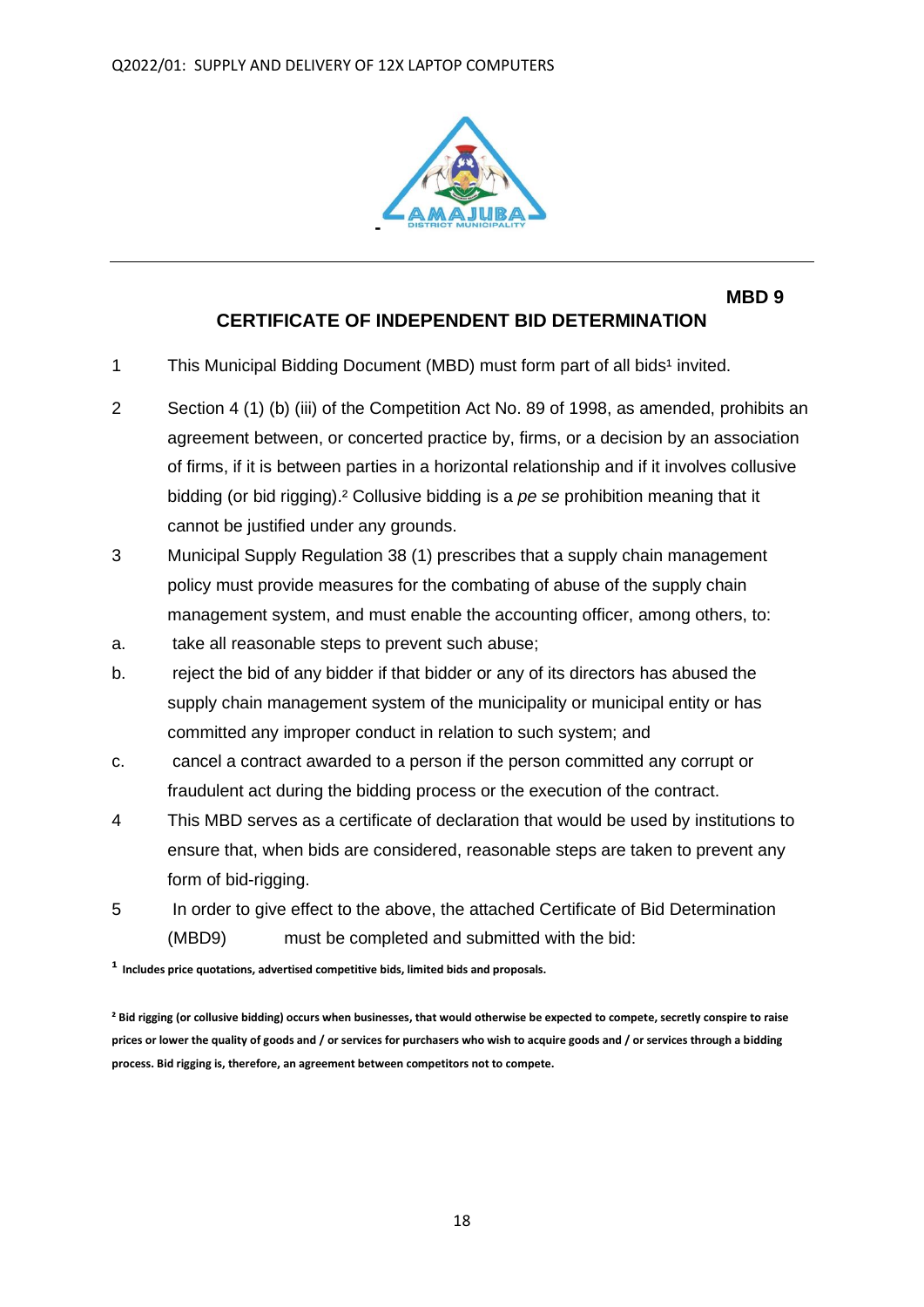## **CERTIFICATE OF INDEPENDENT BID DETERMINATION**

I, the undersigned, in submitting the accompanying bid:

# **Q2022/01: SUPPLY AND DELIVERY OF 12X LAPTOP COMPUTERS**

(Bid Number and Description)

in response to the invitation for the bid made by:

# **AMAJUBA DISTRICT MUNICIPALITY**

do hereby make the following statements that I certify to be true and complete in every respect:

I certify, on behalf of: -------------------------------------------------------------------------that:

## (Name of Bidder)

- 1. I have read and I understand the contents of this Certificate;
- 2. I understand that the accompanying bid will be disqualified if this Certificate is found not to be true and complete in every respect;
- 3. I am authorized by the bidder to sign this Certificate, and to submit the accompanying bid, on behalf of the bidder;
- 4. Each person whose signature appears on the accompanying bid has been authorized by the bidder to determine the terms of, and to sign, the bid, on behalf of the bidder;
- 5. For the purposes of this Certificate and the accompanying bid, I understand that the word "competitor" shall include any individual or organization, other than the bidder, whether or not affiliated with the bidder, who:
- (a) has been requested to submit a bid in response to this bid invitation;
- (b) could potentially submit a bid in response to this bid invitation, based on their qualifications, abilities or experience; and
- (c) provides the same goods and services as the bidder and/or is in the same line of business as the bidder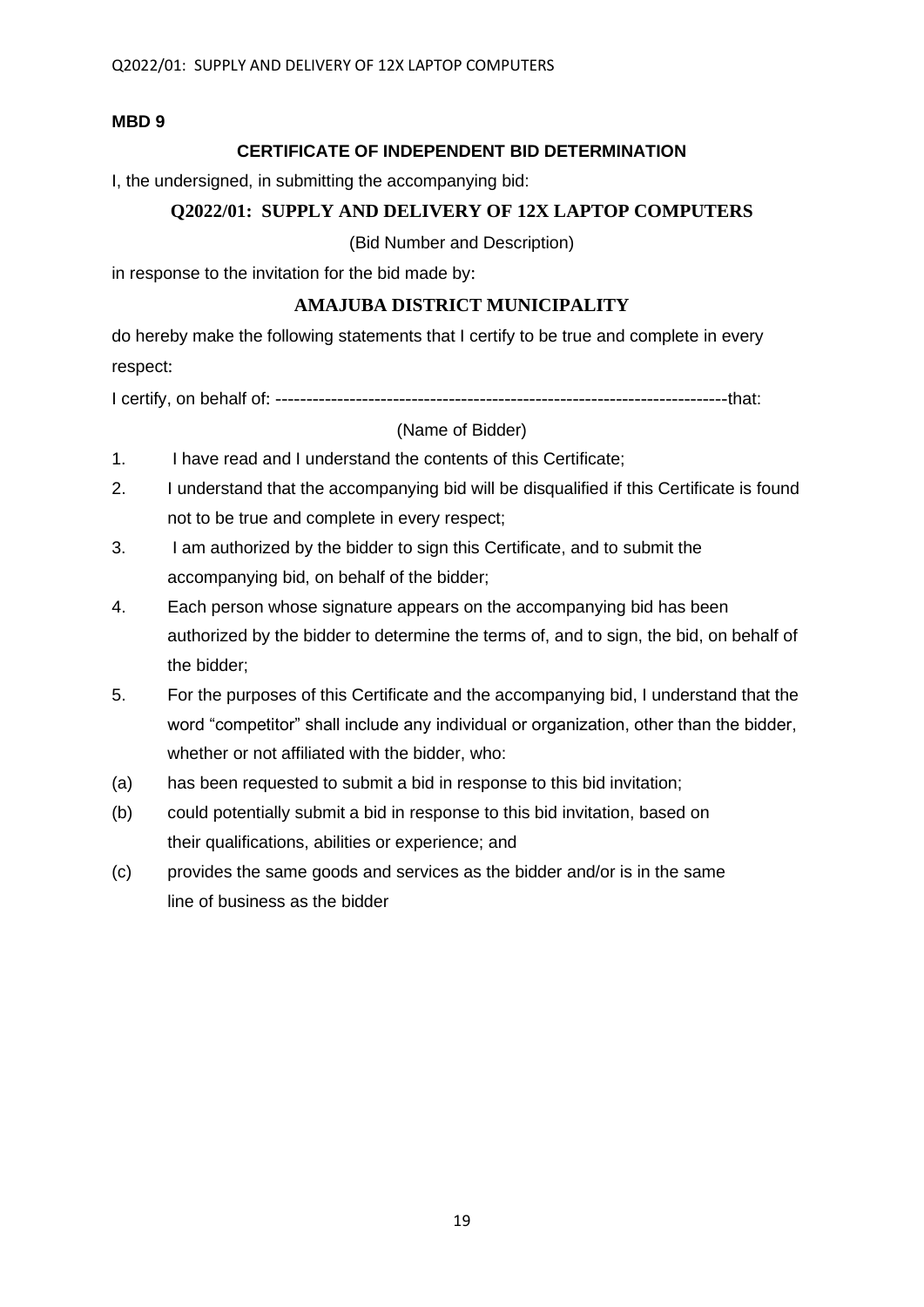- 6. The bidder has arrived at the accompanying bid independently from, and without consultation, communication, agreement or arrangement with any competitor. However communication between partners in a joint venture or consortium<sup>3</sup> will not be construed as collusive bidding.
- 7. In particular, without limiting the generality of paragraphs 6 above, there has been no consultation, communication, agreement or arrangement with any competitor regarding:
- (a) prices;
- (b) geographical area where product or service will be rendered (market allocation)
- (c) methods, factors or formulas used to calculate prices;
- (d) the intention or decision to submit or not to submit, a bid;
- (e) the submission of a bid which does not meet the specifications and conditions of the bid; or
- (f) bidding with the intention not to win the bid.
- 8. In addition, there have been no consultations, communications, agreements or arrangements with any competitor regarding the quality, quantity, specifications and conditions or delivery particulars of the products or services to which this bid invitation relates.
- 9. The terms of the accompanying bid have not been, and will not be, disclosed by the bidder, directly or indirectly, to any competitor, prior to the date and time of the official bid opening or of the awarding of the contract.
- **³ Joint venture or Consortium means an association of persons for the purpose of combining their expertise, property, capital, efforts, skill and knowledge in an activity for the execution of a contract.**